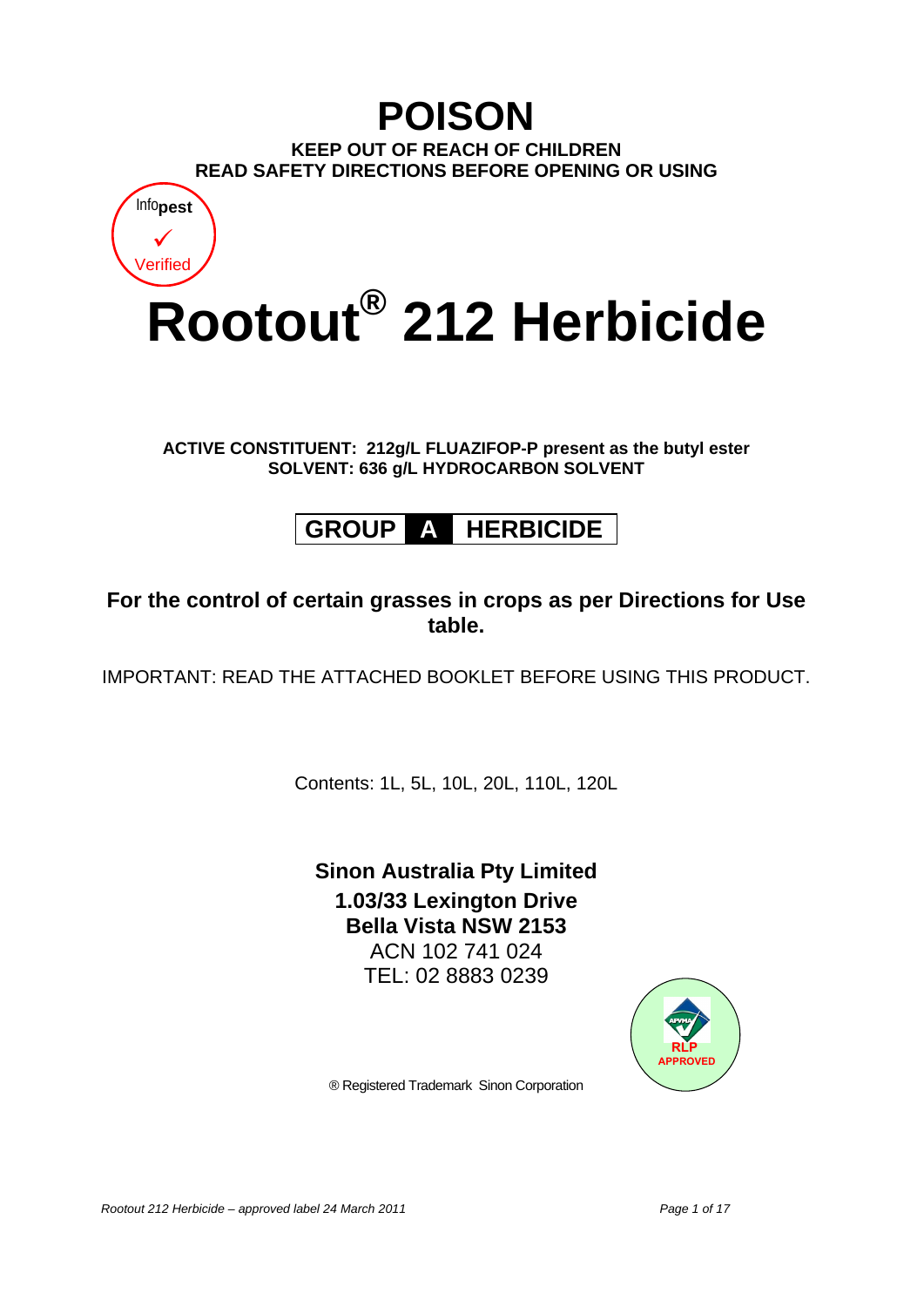#### **STORAGE AND DISPOSAL**

Store in the closed, original container in a well ventilated area, as cool as possible and away from children, animals, food, feedstuffs, seed and fertilisers. DO NOT store for prolonged periods in direct sunlight.

This container can be recycled if it is clean, dry, free of visible residues and has the *drumMUSTER* logo visible. Triple rinse container for disposal. Dispose of rinsate by adding it to the spray tank. DO NOT dispose of undiluted chemical on site. Wash outside of the container and the cap. Store cleaned container in a sheltered place with cap removed. It will then be acceptable for recycling at any *drumMUSTER* collection point or similar container management program site. The cap should not be replaced but may be taken separately.

If not recycling, break, crush, or puncture and deliver empty packaging to an approved waste management facility. If an approved waste management facility is not available, bury the empty packaging 500mm below the surface in a disposal pit specifically marked and set up for this purpose clear of waterways, desirable vegetation and tree roots, in compliance with relevent Local, State or Territory government regulations. Do not burn empty containers and product.

**For REFILLABLE containers (110L):** Empty contents fully into application equipment. Close all valves and return to point of supply for refill or storage.

#### **SAFETY DIRECTIONS**

May irritate the eyes and skin. Avoid contact with eyes and skin. When preparing spray and using the product wear, elbow-length PVC gloves; and face shield. If product or spray on skin, immediately wash area with soap and water. After use and before eating, drinking or smoking, wash hands, arms and face thoroughly with soap and water. After each day's use wash gloves.

#### **FIRST AID**

If poisoning occurs, contact a doctor or Poisons Information Centre. Phone Australia 131 126. If in eyes, hold eyes open, flood with water for at least 15 minutes and see a doctor.

#### **MATERIAL SAFETY DATA SHEET**

For further information refer to the Material Safety Data Sheet which is available from the supplier.

#### **NOTICE TO BUYER**

Seller warrants that the product conforms to its chemical description and is reasonably fit for the purpose stated on the label when used in accordance with directions under normal conditions of use. No warranty of merchantability for a particular purpose, express or implied, extends to the use of the product contrary to label instructions, or under abnormal conditions.

APVMA Approval No.: 64609/48764 Batch No: Date of Manufacture:

UN NO. 3082 ENVIRONMENTALLY HAZARDOUS SUBSTANCE, LIQUID, N.O.S. (CONTAINS FLUAZIFOP-P) MARINE POLLUTANT PACKING GROUP III HAZCHEM 2X



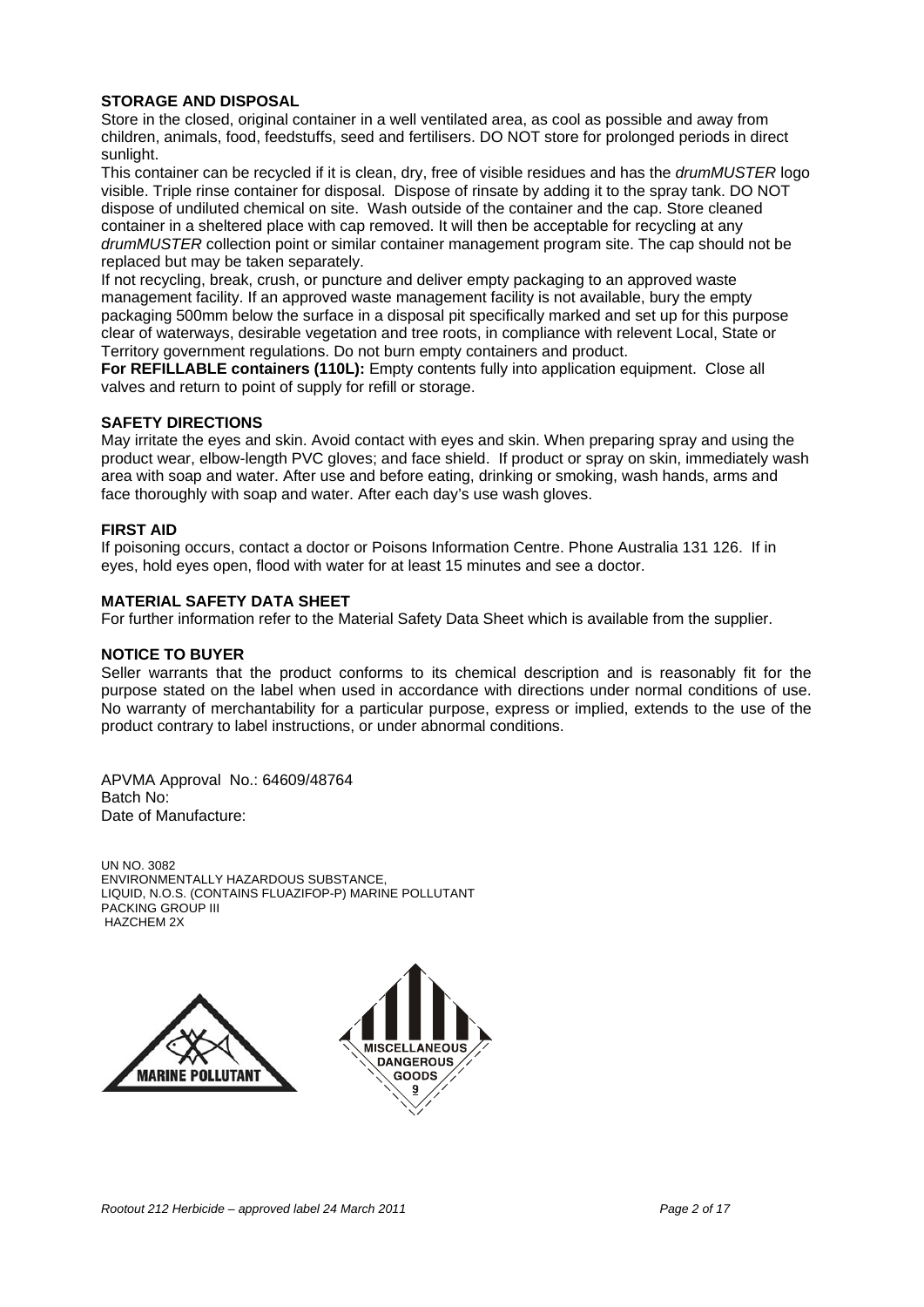| In a Transport Emergency | <b>SPECIALIST ADVICE</b> |
|--------------------------|--------------------------|
| Dial                     | IN EMERGENCY ONLY        |
| 000                      | 1800 033 111             |
| Police or Fire Brigade   | ALL HOURS AUSTRALIA WIDE |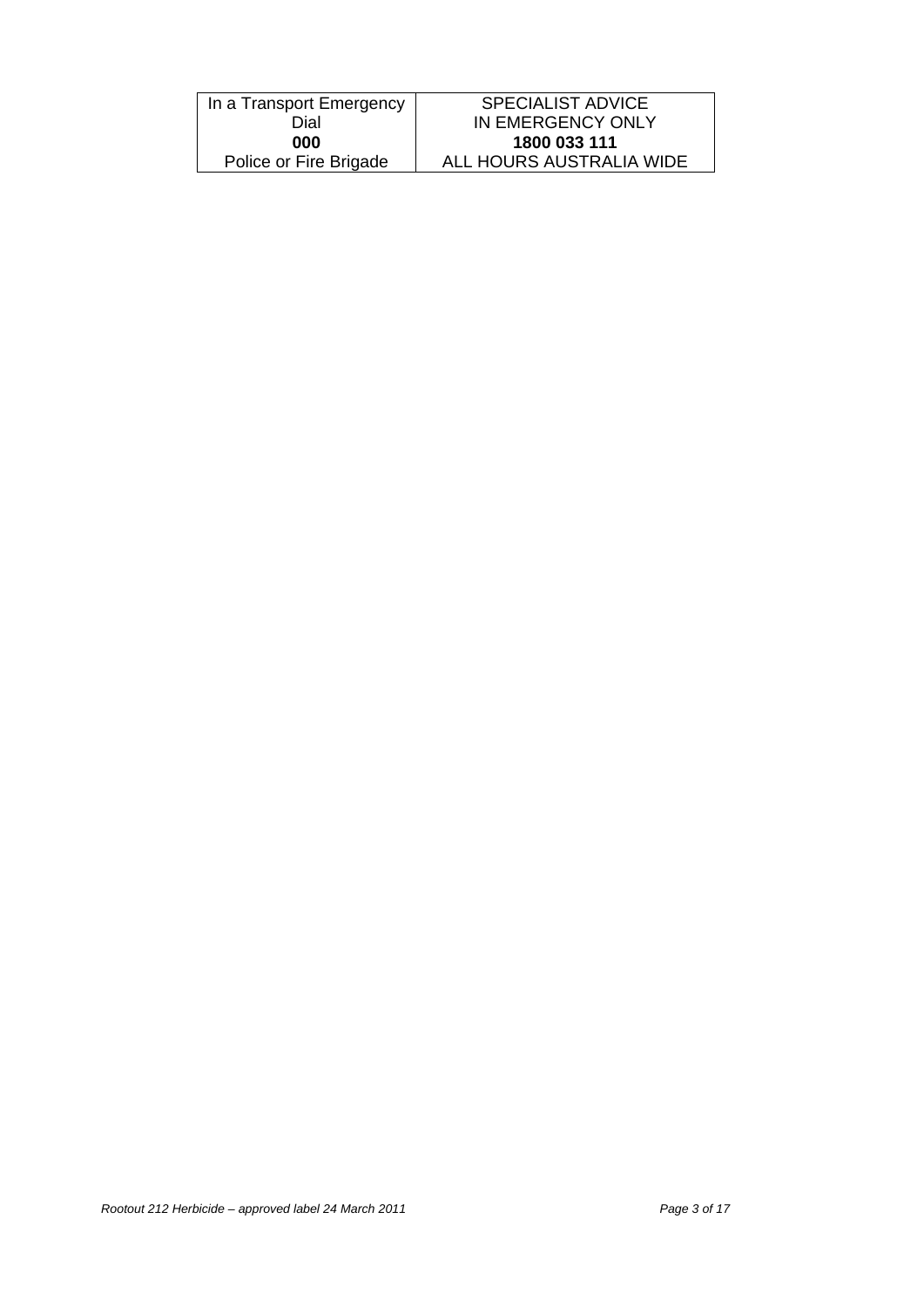## **POISON KEEP OUT OF REACH OF CHILDREN READ SAFETY DIRECTIONS BEFORE OPENING OR USING**

# **Rootout® 212 Herbicide**

**ACTIVE CONSTITUENT: 212g/L FLUAZIFOP-P present as the butyl ester SOLVENT: 636 g/L HYDROCARBON SOLVENT** 

# **GROUP A HERBICIDE**

## **For the control of certain grasses in crops as per Directions for Use table.**

IMPORTANT: READ THIS BOOKLET BEFORE USING THE PRODUCT

APVMA Approval No: 64609/48764

**Sinon Australia Pty Limited 1.03/33 Lexington Drive Bella Vista NSW 2153**  ACN 102 741 024 TEL: 02 8883 0239

® Registered Trademark Sinon Corporation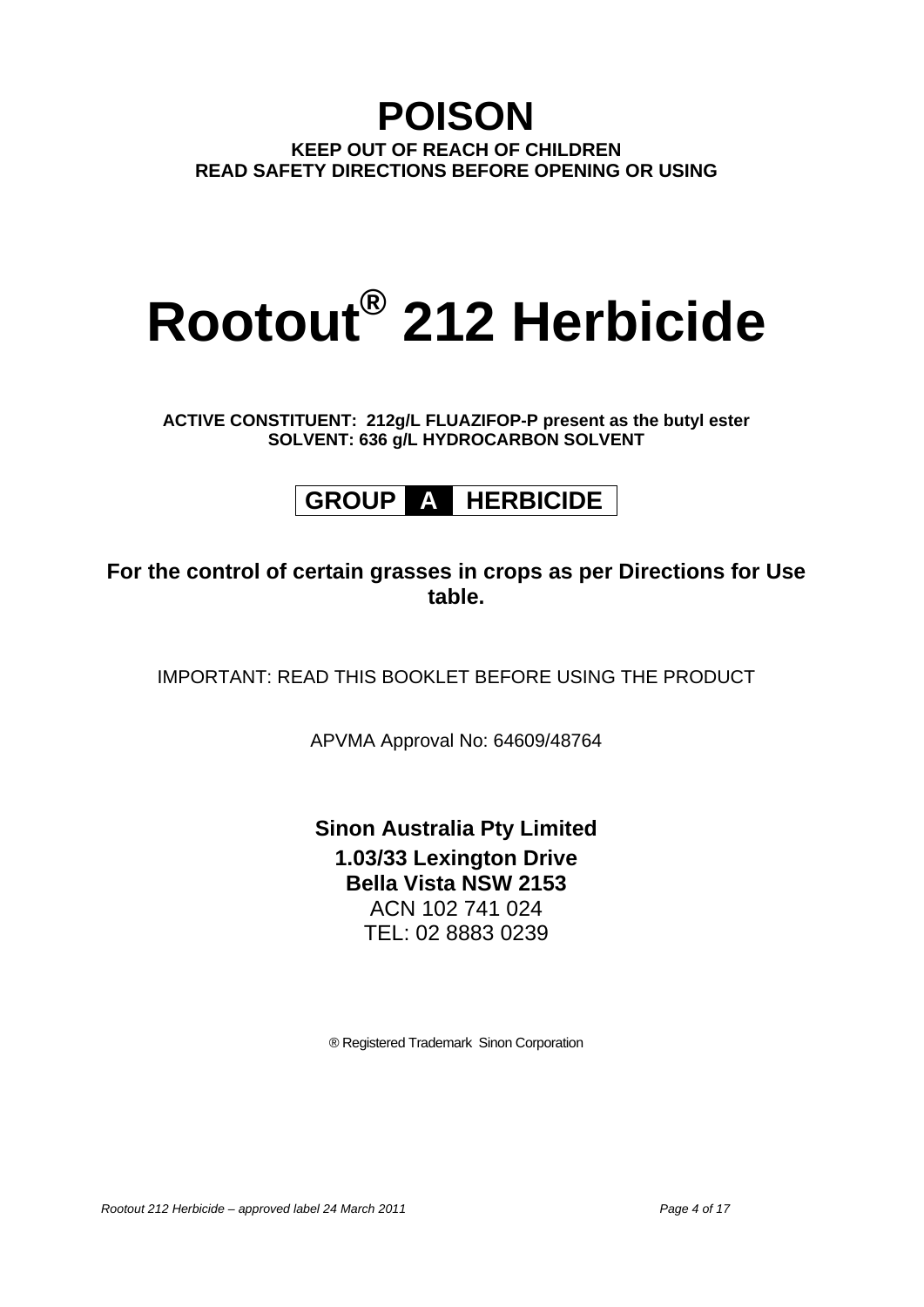#### **DIRECTIONS FOR USE Restraints:**

DO NOT treat weeds that are not actively growing or are growing under stress. Under such conditions the biological processes of the weeds slow down and Rootout 212 Herbicide transport in the weed can be drastically reduced, resulting in an incomplete kill or suppression only of the weeds.

DO NOT allow annual grass weeds to reach the late tillering stage before application. DO NOT apply at flowering stage of weeds.

|                                                                                                              | <b>WEEDS</b>                                                                                                                                                                                |                                                                                                                                        | <b>RATE</b>      |                   |                | <b>WITHHOLDING PERIOD</b> | <b>CRITICAL</b>                                                                                                                                            |
|--------------------------------------------------------------------------------------------------------------|---------------------------------------------------------------------------------------------------------------------------------------------------------------------------------------------|----------------------------------------------------------------------------------------------------------------------------------------|------------------|-------------------|----------------|---------------------------|------------------------------------------------------------------------------------------------------------------------------------------------------------|
| <b>CROP/</b><br><b>SITUATION</b>                                                                             | <b>CONTROLLED</b>                                                                                                                                                                           | <b>WEED STAGE</b>                                                                                                                      | /HA              | STATE(S)          | <b>HARVEST</b> | <b>GRAZING</b>            | <b>COMMENTS</b>                                                                                                                                            |
| Lupins                                                                                                       | Annual Ryegrass,<br>Wild<br>Oats, Barley Grass,<br>Brome Grasses,<br>Annual Phalaris and<br><b>Volunteer Cereals</b><br>As above                                                            | Growing actively at<br>2 to 5 leaf stage<br>before tillering<br>commences<br>Growing actively at<br>5 leaf to early                    | 250mL#<br>500mL# | <b>All States</b> | 17 weeks       | 21 days                   | Apply in not less than<br>50 L/ha.<br>Use the higher rate in<br>dense weed<br>populations or under<br>less than ideal                                      |
|                                                                                                              |                                                                                                                                                                                             | tillering                                                                                                                              |                  |                   |                |                           | weather conditions.                                                                                                                                        |
| Canola,<br>Linseed                                                                                           | Annual Ryegrass,<br>Wild                                                                                                                                                                    | Growing actively at<br>2 to 5 leaf stage                                                                                               | 250 mL#          |                   |                |                           | Apply in not less than<br>50 L/ha. Use the 500                                                                                                             |
| Faba Beans                                                                                                   | Oats, Barley Grass,<br>Annual Phalaris and<br><b>Volunteer Cereals</b>                                                                                                                      | before tillering<br>commences                                                                                                          |                  |                   | 5 weeks        | 5 weeks                   | mL rate in dense<br>weed populations or<br>under less than ideal                                                                                           |
| <b>Field Peas</b><br>Chickpeas                                                                               | <b>Brome Grasses</b>                                                                                                                                                                        |                                                                                                                                        | 300mL#           |                   | 7 weeks        | 7 weeks                   | weather<br>conditions.                                                                                                                                     |
| White and<br>Subterranean<br>Clover, Snail<br>and Barrel<br>Medic.<br>Pastures and<br>Vetches<br>(Vicia spp) | Annual Ryegrass,<br>Wild<br>Oats, Barley Grass,<br>Brome Grasses,<br>Annual Phalaris and<br><b>Volunteer Cereals</b>                                                                        | Growing actively at<br>5 leaf to early<br>tillering                                                                                    | 500 mL#          |                   | $\blacksquare$ | 21 days                   | Canola - DO NOT<br>apply to crop beyond<br>the 6 leaf stage.<br><b>Volunteer Cereals -</b><br>DO NOT apply once<br>weed has reached<br>the jointing stage. |
| Pigeon Peas                                                                                                  | Barnyard Grass,<br>Crowsfoot Grass,<br>Liverseed Grass,<br><b>Summer Grass</b><br>(Crabgrass),<br>Stinkgrass,<br>Panicum sp., Rhodes<br>Grass, Wild Oats and<br>Johnson Grass<br>(seedling) | Growing actively at<br>the 3 to 5 leaf<br>stage before<br>tillering commences                                                          | 500 mL*          | NT, Qld<br>only   | 17 weeks       | 17 weeks                  | Follow-up spraying<br>will be necessary if<br>new<br>germinations occur.                                                                                   |
|                                                                                                              | As above plus<br><b>Innocent Weed</b>                                                                                                                                                       | Growing actively at<br>5 leaf to early<br>tillering                                                                                    | 750mL*           |                   |                |                           | As above. Apply in<br>not less than 100<br>L/ha. Use higher<br>water volumes if<br>weeds are dense.                                                        |
|                                                                                                              | Plants of Carpet<br>Grass, Couch Grass,<br>Water Couch,<br>Paspalum and Kikuyu<br>Grass, re-established<br>from seed or<br>fragmented stems                                                 | Growing actively<br>with 3 to 6 leaves<br>per shoot, less<br>than 2 months<br>old and establishing<br>from seed or<br>fragmented stems |                  |                   |                |                           | Apply in not less than<br>100 L/ha. Use higher<br>water volumes if<br>weeds are dense.                                                                     |
|                                                                                                              |                                                                                                                                                                                             | Beyond the 6 leaf<br>stage                                                                                                             | $1L^*$           |                   |                |                           |                                                                                                                                                            |
|                                                                                                              | Pigeon Grass and<br>Foxtail seedlings<br>(Setaria spp.)                                                                                                                                     | Growing actively at<br>the 3 to 5 leaf<br>stage before<br>tillering commences                                                          |                  |                   |                |                           | Suppression only<br>beyond the 5 leaf<br>stage.                                                                                                            |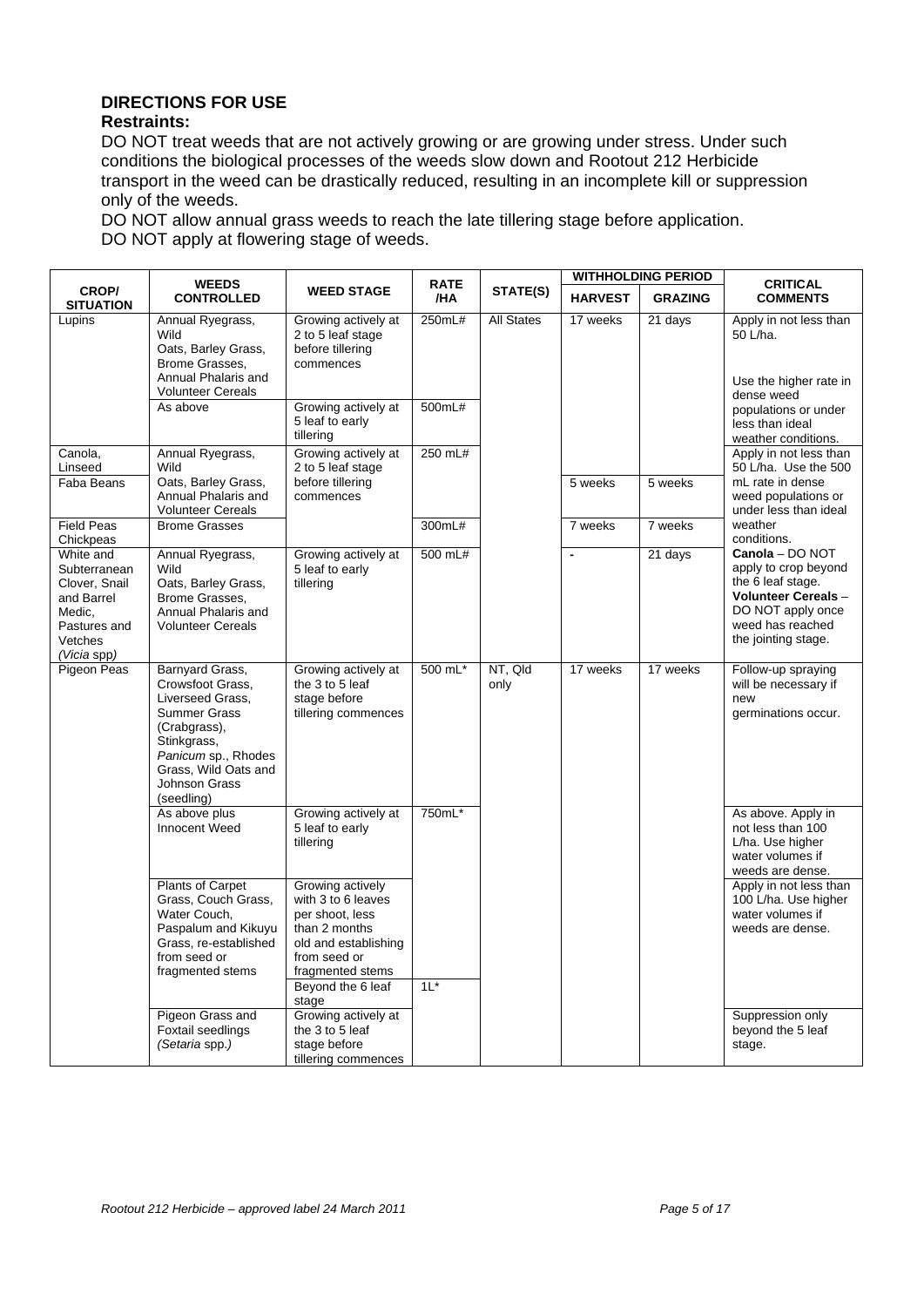|                                                                                                                                                                           | <b>WEEDS</b>                                                                                                                                                                                |                                                                                                                            | <b>RATE</b>    |                                |                      | <b>WITHHOLDING PERIOD</b> | <b>CRITICAL</b>                                                                                                                                                                                                                 |
|---------------------------------------------------------------------------------------------------------------------------------------------------------------------------|---------------------------------------------------------------------------------------------------------------------------------------------------------------------------------------------|----------------------------------------------------------------------------------------------------------------------------|----------------|--------------------------------|----------------------|---------------------------|---------------------------------------------------------------------------------------------------------------------------------------------------------------------------------------------------------------------------------|
| CROP/<br><b>SITUATION</b>                                                                                                                                                 | <b>CONTROLLED</b>                                                                                                                                                                           | <b>WEED STAGE</b>                                                                                                          | /HA            | STATE(S)                       | <b>HARVEST</b>       | <b>GRAZING</b>            | <b>COMMENTS</b>                                                                                                                                                                                                                 |
| Lucerne<br>(Seedling<br>and<br>Established)                                                                                                                               | Barnyard Grass,<br>Crowsfoot Grass,<br>Liverseed Grass,<br>Summer Grass<br>(Crabgrass),<br>Stinkgrass,                                                                                      | Growing actively<br>at the 3 to 5 leaf<br>stage before<br>tillering<br>commences                                           | 500mL          | <b>All States</b>              | $\overline{a}$       | 21 days                   | Apply in not less than<br>100 L/ha. Apply when<br>lucerne is past the 2 to<br>3 trifoliate leaf stage.                                                                                                                          |
|                                                                                                                                                                           | Rhodes grass, Annual<br>(Wimmera) Ryegrass<br>Wild Oats, Barley<br>Grass,<br><b>Brome Grasses and</b><br>Johnson Grass<br>(seedling)                                                        | Growing actively<br>at 5 leaf to early<br>tillering                                                                        | 1L             |                                |                      |                           | These rates will only<br>control Couch Grass<br>seedlings and Johnson<br>Grass seedlings which<br>are less than 2 months<br>old and established<br>from seed.                                                                   |
|                                                                                                                                                                           | Innocent Weed, and<br>seedlings, of Couch<br>grass, English Couch<br>(rope twitch) and<br><b>Water Couch</b>                                                                                | Growing actively<br>at the 3 to 5 leaf<br>stage before<br>tillering<br>commences                                           | 750mL          |                                |                      |                           |                                                                                                                                                                                                                                 |
|                                                                                                                                                                           | Established plants of<br>Couch Grass, English<br>Couch (rope twitch),<br>Water Couch, Johnson<br>Grass, Paspalum, Bent<br>Grass and Kikuyu<br>Grass                                         | Young growth (3)<br>to 6 leaves per<br>shoot)<br>after a cut, when<br>weeds are<br>exposed<br>and are growing<br>actively. | 2 or<br>$4L^*$ |                                |                      |                           | Apply in not less than<br>200 L/ha. Use the<br>higher rate for well-<br>established weed<br>infestations or when<br>greater control is<br>required in the one<br>season. Tasmania -<br>only partial control can<br>be expected. |
| <b>Forage Crops</b><br>and Seed<br><b>Crops</b><br>Axillaris,<br>Wynn Cassia,<br>Kenya,<br>White Clover,<br>Greenleaf<br>Desmodium,<br>Silverleaf<br>Desmodium,<br>Bargoo | Barnyard Grass,<br>Crowsfoot Grass,<br>Liverseed Grass,<br>Summer Grass<br>(Crabgrass),<br>Stinkgrass and<br><b>Rhodes Grass</b>                                                            | Growing actively<br>at the 3 to 5 leaf<br>stage before<br>tillering<br>commences                                           | 500mL          | Qld only                       | $\ddot{\phantom{a}}$ | 26 weeks                  | Apply as a post-<br>emergent application at<br>least 3 weeks after<br>sowing (crop seedlings<br>with a minimum of 2 to<br>6 true leaves). Some<br>initial                                                                       |
|                                                                                                                                                                           | As above plus Giant<br>Paspalum (seedling)<br>and Green Panic<br>(seedling)                                                                                                                 | Growing actively<br>at 5 leaf to early<br>tillering                                                                        | $1L^*$         |                                |                      |                           | chlorotic mottling of<br>leaves may occur at<br>high application rates in<br>some crops.                                                                                                                                        |
| Jointvetch,<br>Glenn<br>Jointvetch.<br>Lotononis,<br>Lotus, Pintos<br>Peanut,<br>Shrubby<br>Stylo,<br>Creeping<br>Vigna                                                   | Plants of Carpet Grass,<br>Couch Grass, Water<br>Couch, Johnson Grass,<br>Paspalum, Giant<br>Paspalum, and Kikuyu<br>Grass, re-established<br>from seed or<br>fragmented stems              | Young vegetative<br>growth with 3 to 6<br>leaves per shoot                                                                 | $2L^*$         |                                |                      |                           |                                                                                                                                                                                                                                 |
| Soybeans                                                                                                                                                                  | Barnyard Grass,<br>Crowsfoot Grass,<br>Liverseed Grass,<br><b>Summer Grass</b><br>(Crabgrass),<br>Stinkgrass, Panicum<br>sp., Rhodes grass,<br>Wild Oats and<br>Johnson Grass<br>(seedling) | Growing actively<br>at the 3 to 5 leaf<br>stage before<br>tillering<br>commences                                           | 500mL          | Qld, NSW<br>Vic and<br>NT only | 17 weeks             | 17 weeks                  | Follow-up spraying will<br>be necessary if new<br>germinations occur.                                                                                                                                                           |
|                                                                                                                                                                           | As above plus<br>Innocent Weed                                                                                                                                                              | Growing actively<br>at 5 leaf to early<br>tillering                                                                        | 750mL          |                                |                      |                           | As above. Apply in not<br>less than 100 L/ha. Use<br>higher water volumes if<br>weeds are dense.                                                                                                                                |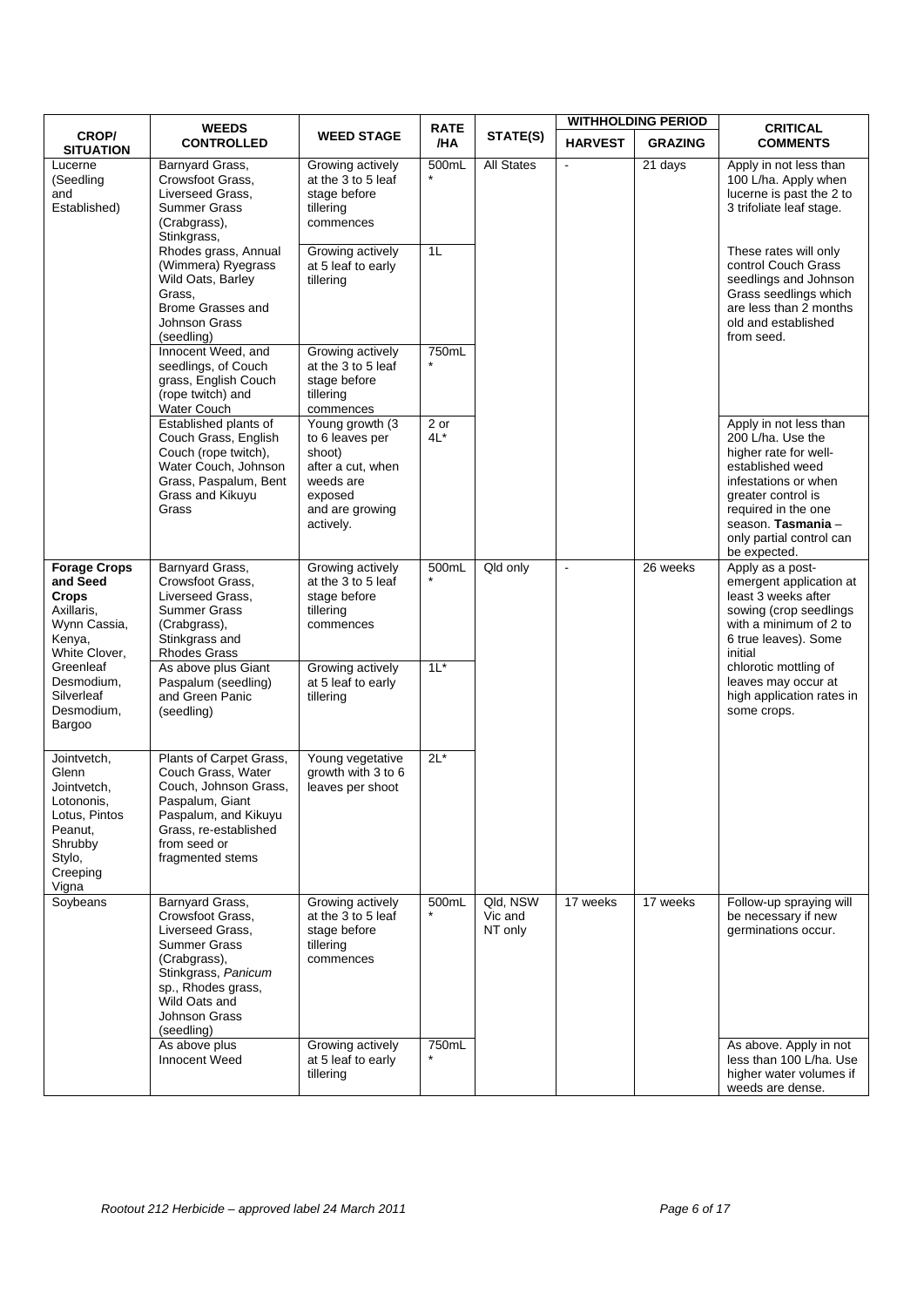|                                                                                                                           |                                                                                                                                                                                                                |                                                                                                                                                                                                                | <b>RATE</b>      |                                 |                                                                        | <b>WITHHOLDING PERIOD</b> |                                                                                                                                                                                                       |
|---------------------------------------------------------------------------------------------------------------------------|----------------------------------------------------------------------------------------------------------------------------------------------------------------------------------------------------------------|----------------------------------------------------------------------------------------------------------------------------------------------------------------------------------------------------------------|------------------|---------------------------------|------------------------------------------------------------------------|---------------------------|-------------------------------------------------------------------------------------------------------------------------------------------------------------------------------------------------------|
| CROP/<br><b>SITUATION</b>                                                                                                 | <b>WEEDS CONTROLLED</b>                                                                                                                                                                                        | <b>WEED STAGE</b>                                                                                                                                                                                              | /HA              | STATE(S)                        | <b>HARVEST</b>                                                         | <b>GRAZING</b>            | <b>CRITICAL COMMENTS</b>                                                                                                                                                                              |
| Soybeans<br>(continued)                                                                                                   | Plants of Carpet Grass,<br>Couch Grass, Water<br>Couch, Paspalum and<br>Kikuyu Grass,<br>re-established from<br>seed or fragmented<br>stems<br><b>Pigeon Grass</b><br>seedlings                                | Growing actively<br>with 3 to 6 leaves<br>per shoot, less than<br>2 months old and<br>establishing from<br>seed or fragmented<br>stems<br>Beyond the 6<br>leaf stage<br>Growing actively at<br>the 3 to 5 leaf | 750mL*<br>$1L^*$ | Qld, NSW,<br>Vic, NT<br>only    | 17 weeks                                                               | 17 weeks                  | Apply in not less than<br>100 L/ha. Use higher<br>water volumes if weeds<br>are dense.<br>Suppression only beyond<br>the 5 leaf stage.                                                                |
|                                                                                                                           | (Setaria spp.)                                                                                                                                                                                                 | stage before<br>tillering commences                                                                                                                                                                            |                  |                                 |                                                                        |                           |                                                                                                                                                                                                       |
| <b>Blueberries</b>                                                                                                        | Barnyard Grass,<br>Crowsfoot Grass,<br>Stinkgrass, Urochloa<br>Grass                                                                                                                                           | Growing actively at<br>the 3 to 5 leaf stage<br>before tillering<br>commences                                                                                                                                  | 750mL            | Qld only                        | 4 weeks                                                                | $\blacksquare$            | Apply in not less than<br>100 L/ha. Use higher<br>water volumes if weeds<br>are dense.                                                                                                                |
|                                                                                                                           | Plants of Carpet Grass,<br>Couch Grass, Johnson<br>Grass, Kikuyu and<br>Paspalum<br>re-established from<br>seeds or fragments<br>rhizomes                                                                      | Growing actively at<br>5 leaf to early<br>tillering                                                                                                                                                            | $1L^*$           |                                 |                                                                        |                           |                                                                                                                                                                                                       |
|                                                                                                                           | Established plants of<br>Carpet Grass, Couch<br>Grass, Johnson Grass,<br>Kikuyu and Paspalum                                                                                                                   | Growing actively<br>and have 3 to 6<br>leaves per shoot                                                                                                                                                        | 2 or 4L          |                                 |                                                                        |                           | Apply in not less than<br>100 L/ha. Use higher<br>water volumes if weeds<br>are dense. Use higher<br>rate for well established<br>infestations where<br>greater control is<br>required in one season. |
| <b>Blackcurrants</b>                                                                                                      | Barnyard Grass,<br>Crowsfoot Grass,<br><b>Summer Grass</b><br>(Crabgrass), Annual                                                                                                                              | Growing actively at<br>the 3 to 5 leaf stage<br>before tillering<br>commences                                                                                                                                  | 500mL*           | Vic and<br>Tas only             | 4 weeks                                                                | $\blacksquare$            | For blackcurrants apply<br>in not less than 100 L/ha.                                                                                                                                                 |
| Hops                                                                                                                      | (Wimmera) Ryegrass,<br>Wild Oats, Barley<br>Grass and Brome<br>Grasses                                                                                                                                         | Growing actively at<br>5 leaf to early<br>tillering                                                                                                                                                            | $1L^*$           |                                 | 10 weeks                                                               | $\blacksquare$            |                                                                                                                                                                                                       |
|                                                                                                                           | Pigeon Grass and<br>Foxtail (Tas) seedlings<br>(Setaria spp.)                                                                                                                                                  | Growing actively at<br>the 3 to 5 leaf stage<br>before tillering<br>commences                                                                                                                                  |                  |                                 |                                                                        |                           | Suppression only beyond<br>the 5 leaf stage.                                                                                                                                                          |
|                                                                                                                           | Established plants of<br>Couch Grass, English<br>Couch (rope twitch),<br>Water Couch,<br>Paspalum, Bent Grass<br>and Kikuyu Grass                                                                              | Young growth $\overline{3}$ to<br>6 leaves per shoot)<br>when growing<br>actively                                                                                                                              | 2 or $4L^*$      |                                 |                                                                        |                           | Apply in not less than<br>200 L/ha. Use the higher<br>rate for well-established<br>weed infestations or<br>when greater control is<br>required in the one<br>season.                                  |
| Broad<br>Beans,<br>Green<br>Beans,                                                                                        | Barnyard Grass,<br>Crowsfoot Grass.<br>Liverseed Grass,<br><b>Stinkgrass</b>                                                                                                                                   | Growing actively at<br>the 3 to 5 leaf stage<br>before tillering<br>commences                                                                                                                                  | $500$ mL         | <b>All States</b>               | 5<br>5                                                                 | 5<br>5                    | Use only 200 mL Agral or<br>120mL BS1000 per 100L<br>spray solution. Apply in<br>not less than 100 L/ha.                                                                                              |
| Broccoli,<br>Brussel<br>Sprouts,<br>Cabbage,<br>Cauliflower,<br>Capsicums,<br>Tomatoes,<br>Lettuce,<br>Celery,<br>Carrots | Panicum sp., Annual<br>(Wimmera) Ryegrass,<br>Wild Oats, Barley<br>Grass, Brome Grasses,<br>Annual Phalaris,<br>Volunteer Cereals,<br>Paspalum and<br>Johnson Grass<br>(seedling)<br><b>Green Summer Grass</b> | Growing actively at<br>5 leaf to early<br>tillering                                                                                                                                                            | 1L               | Qld, NSW,<br>Tas and<br>WA only | 6<br>6<br>6<br>6<br>11<br>4<br>$\overline{\mathbf{4}}$<br>8<br>7 weeks | 7 weeks                   | Apply in not less than<br>200 L/ha.                                                                                                                                                                   |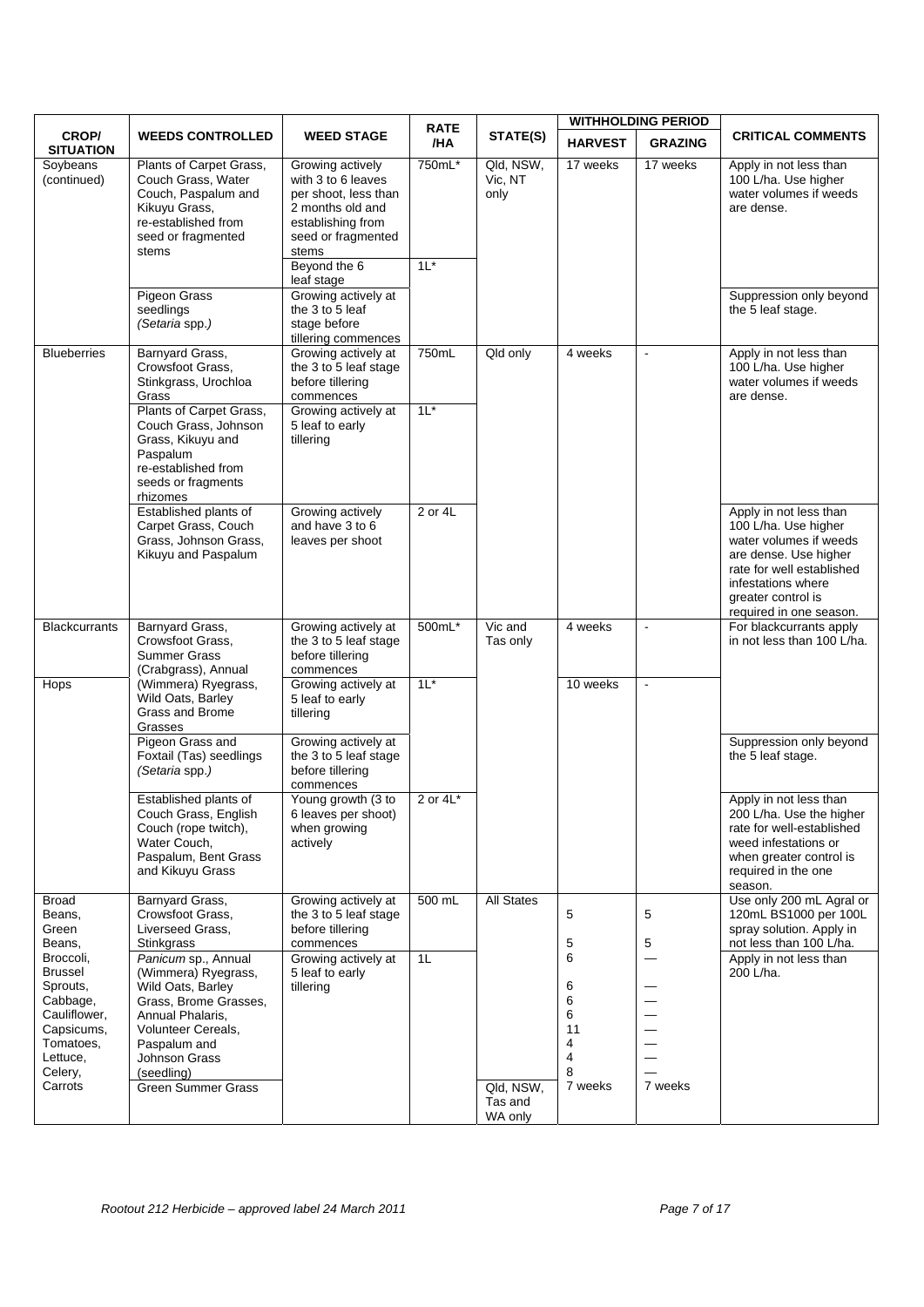| <b>WEEDS CONTROLLED</b><br><b>WEED STAGE</b><br><b>HARVEST</b><br><b>GRAZING</b><br>/HA<br><b>SITUATION</b><br>NSW, Vic,<br>Seedlings of Couch<br>750mL<br>Peas<br>Growing actively at<br>7 weeks<br>7 weeks<br>Grass, English Couch<br>the 3 to 5 leaf stage<br>Tas, SA<br>(including<br>(rope twitch), Water<br>before tillering<br>and WA<br>freezer<br>Couch, Summer<br>only<br>peas)<br>commences<br>Grass (Crabgrass)<br>and Innocent Weed<br>from seed.<br><b>Volunteer Cereals</b><br>Growing actively at<br>750mL*<br>Qld and NT<br>6 weeks<br>6 weeks<br>Peanuts<br>the 3 to 5 leaf stage<br>only<br>before tillering<br>commences<br>$1L^*$<br>Growing actively at<br>5 leaf to early<br>tillering<br>spraying may be<br>necessary if new<br>Qld, NSW<br>Barnyard Grass,<br>Growing actively at<br>750mL*<br>6<br>6<br>Peanuts,<br>5<br>5<br>Navy Beans,<br>Crowsfoot Grass,<br>the 3 to 5 leaf stage<br>and NT<br>Cotton<br>before tillering<br>Liverseed Grass.<br>14<br>only<br>Summer Grass<br>commences<br>weeks<br>weeks<br>(Crabgrass),<br>$1L^*$<br>Stinkgrass, Innocent<br><b>All States</b><br><b>Sunflowers</b><br>Growing actively at<br>14 weeks<br>14 weeks<br>Weed, Panicum sp.,<br>5 leaf to early<br>Rhodes Grass, Wild<br>tillering<br>Oats and Johnson<br>Grass (seedling)<br>750mL*<br>Plants of Carpet<br>Growing actively<br>Grass, Couch Grass,<br>with 3 to 6 leaves<br>Water Couch,<br>per shoot, less than<br>Paspalum and Kikuyu<br>2 months old and<br>are dense.<br>Grass, re-established<br>establishing from<br>from seed or<br>seed or fragmented<br>stems<br>fragmented stems<br>Growing actively at<br>$1L^*$<br>Pigeon Grass and<br>Foxtail (Tas) seedlings<br>the 3 to 5 leaf stage<br>the 5 leaf stage.<br>(Setaria spp.)<br>Seedlings of perennial<br>$1L^*$<br>Qld Only<br>17 Weeks<br>26 Weeks<br>$\blacksquare$<br>Leucaena<br>grasses only<br>Grass (Imperata<br>$2L^*$<br>or pasture grasses |       |                        | <b>RATE</b> |          | <b>WITHHOLDING PERIOD</b> |                                                                                                                                                                                                 |  |
|----------------------------------------------------------------------------------------------------------------------------------------------------------------------------------------------------------------------------------------------------------------------------------------------------------------------------------------------------------------------------------------------------------------------------------------------------------------------------------------------------------------------------------------------------------------------------------------------------------------------------------------------------------------------------------------------------------------------------------------------------------------------------------------------------------------------------------------------------------------------------------------------------------------------------------------------------------------------------------------------------------------------------------------------------------------------------------------------------------------------------------------------------------------------------------------------------------------------------------------------------------------------------------------------------------------------------------------------------------------------------------------------------------------------------------------------------------------------------------------------------------------------------------------------------------------------------------------------------------------------------------------------------------------------------------------------------------------------------------------------------------------------------------------------------------------------------------------------------------------------------------------------------------------------------------------------------|-------|------------------------|-------------|----------|---------------------------|-------------------------------------------------------------------------------------------------------------------------------------------------------------------------------------------------|--|
|                                                                                                                                                                                                                                                                                                                                                                                                                                                                                                                                                                                                                                                                                                                                                                                                                                                                                                                                                                                                                                                                                                                                                                                                                                                                                                                                                                                                                                                                                                                                                                                                                                                                                                                                                                                                                                                                                                                                                    | CROP/ |                        |             | STATE(S) |                           | <b>CRITICAL COMMENTS</b>                                                                                                                                                                        |  |
|                                                                                                                                                                                                                                                                                                                                                                                                                                                                                                                                                                                                                                                                                                                                                                                                                                                                                                                                                                                                                                                                                                                                                                                                                                                                                                                                                                                                                                                                                                                                                                                                                                                                                                                                                                                                                                                                                                                                                    |       |                        |             |          |                           | These rates will only<br>control perennial grass<br>weed seedlings which<br>are less than 2 months<br>old and are establishing                                                                  |  |
|                                                                                                                                                                                                                                                                                                                                                                                                                                                                                                                                                                                                                                                                                                                                                                                                                                                                                                                                                                                                                                                                                                                                                                                                                                                                                                                                                                                                                                                                                                                                                                                                                                                                                                                                                                                                                                                                                                                                                    |       |                        |             |          |                           | Follow-up spraying may<br>be necessary if new<br>germinations occur.                                                                                                                            |  |
|                                                                                                                                                                                                                                                                                                                                                                                                                                                                                                                                                                                                                                                                                                                                                                                                                                                                                                                                                                                                                                                                                                                                                                                                                                                                                                                                                                                                                                                                                                                                                                                                                                                                                                                                                                                                                                                                                                                                                    |       |                        |             |          |                           | Apply in not less than<br>100 L/ha. Use higher<br>water volumes if weeds<br>are dense. Follow up<br>germinations occur.                                                                         |  |
|                                                                                                                                                                                                                                                                                                                                                                                                                                                                                                                                                                                                                                                                                                                                                                                                                                                                                                                                                                                                                                                                                                                                                                                                                                                                                                                                                                                                                                                                                                                                                                                                                                                                                                                                                                                                                                                                                                                                                    |       |                        |             |          |                           | Follow-up spraying may<br>be necessary if new<br>germinations occur.                                                                                                                            |  |
|                                                                                                                                                                                                                                                                                                                                                                                                                                                                                                                                                                                                                                                                                                                                                                                                                                                                                                                                                                                                                                                                                                                                                                                                                                                                                                                                                                                                                                                                                                                                                                                                                                                                                                                                                                                                                                                                                                                                                    |       |                        |             |          |                           | As above. Apply in not<br>less than 100 L/ha. Use<br>higher water volumes if<br>weeds are dense.                                                                                                |  |
|                                                                                                                                                                                                                                                                                                                                                                                                                                                                                                                                                                                                                                                                                                                                                                                                                                                                                                                                                                                                                                                                                                                                                                                                                                                                                                                                                                                                                                                                                                                                                                                                                                                                                                                                                                                                                                                                                                                                                    |       |                        |             |          |                           | Apply in not less than<br>100 L/ha. Use higher<br>water volumes if weeds                                                                                                                        |  |
|                                                                                                                                                                                                                                                                                                                                                                                                                                                                                                                                                                                                                                                                                                                                                                                                                                                                                                                                                                                                                                                                                                                                                                                                                                                                                                                                                                                                                                                                                                                                                                                                                                                                                                                                                                                                                                                                                                                                                    |       |                        |             |          |                           | Suppression only beyond                                                                                                                                                                         |  |
| fragmented stems<br>advanced.                                                                                                                                                                                                                                                                                                                                                                                                                                                                                                                                                                                                                                                                                                                                                                                                                                                                                                                                                                                                                                                                                                                                                                                                                                                                                                                                                                                                                                                                                                                                                                                                                                                                                                                                                                                                                                                                                                                      |       | regrowing from seed or |             |          |                           | Does not control Blady<br>cylindrica). Repeat spray<br>may be necessary if<br>grasses are more                                                                                                  |  |
| Barnyard Grass,<br>$1L^*$<br><b>All States</b><br>Growing actively at<br>Apples,<br>$\blacksquare$<br>$\blacksquare$<br>5 leaf to early<br>Pears<br>Crowsfoot Grass,                                                                                                                                                                                                                                                                                                                                                                                                                                                                                                                                                                                                                                                                                                                                                                                                                                                                                                                                                                                                                                                                                                                                                                                                                                                                                                                                                                                                                                                                                                                                                                                                                                                                                                                                                                               |       |                        |             |          |                           | Apply in not less than<br>200 L/ha. Direct the                                                                                                                                                  |  |
| 4 Weeks<br>Liverseed Grass,<br>tillering<br>Grapes                                                                                                                                                                                                                                                                                                                                                                                                                                                                                                                                                                                                                                                                                                                                                                                                                                                                                                                                                                                                                                                                                                                                                                                                                                                                                                                                                                                                                                                                                                                                                                                                                                                                                                                                                                                                                                                                                                 |       |                        |             |          |                           | spray to the base of the                                                                                                                                                                        |  |
| Summer Grass<br>tree/vine.<br>Stonefruit<br>$\blacksquare$<br>$\blacksquare$<br>(Crabgrass), Annual<br>Citrus<br>(Wimmera) Ryegrass,<br>Wild Oats, Barley<br>Grass, Brome Grasses,<br>Johnson Grass and<br><b>Prairie Grass</b>                                                                                                                                                                                                                                                                                                                                                                                                                                                                                                                                                                                                                                                                                                                                                                                                                                                                                                                                                                                                                                                                                                                                                                                                                                                                                                                                                                                                                                                                                                                                                                                                                                                                                                                    |       |                        |             |          |                           |                                                                                                                                                                                                 |  |
| Innocent Weed and<br>$1.5L^*$<br>Growing actively at<br><b>Crop Safety</b><br>$\overline{\phantom{m}}$<br>$\overline{\phantom{0}}$<br>Stinkgrass<br>5 leaf to early<br>tillering<br>Pigeon Grass and<br>Growing actively at<br>Foxtail (Tas) seedlings<br>the 3 to 5 leaf stage<br>(Setaria spp.)<br>only.<br>of young trees.<br>leaf stage.                                                                                                                                                                                                                                                                                                                                                                                                                                                                                                                                                                                                                                                                                                                                                                                                                                                                                                                                                                                                                                                                                                                                                                                                                                                                                                                                                                                                                                                                                                                                                                                                       |       |                        |             |          |                           | Stonefruit, especially<br>peaches and nectarines:<br>Apply as a directed spray<br>avoiding contact of spray<br>with foliage of trees. DO<br>NOT spray over-the-top<br>Suppression only at the 5 |  |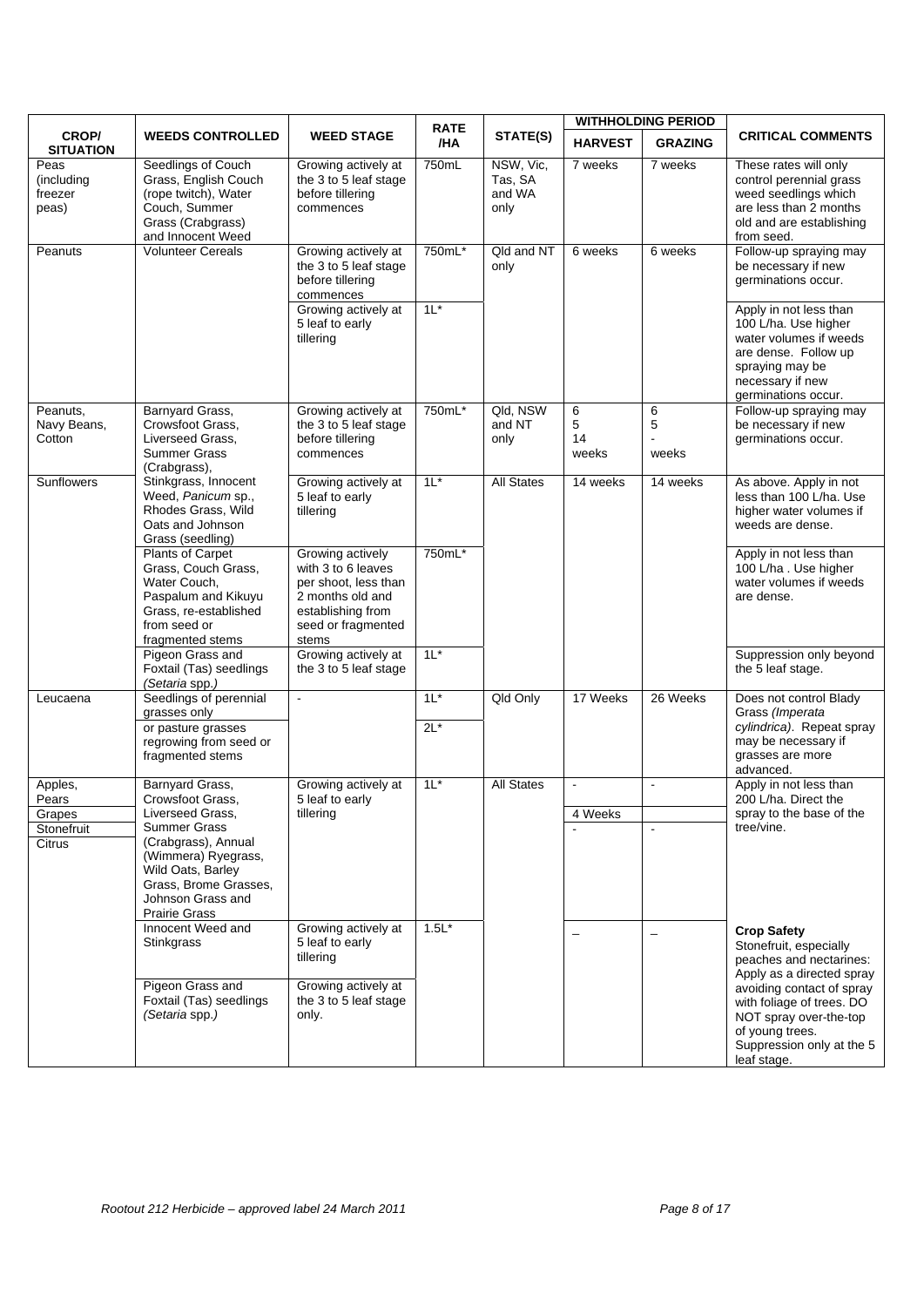|                                                                                                                                                                                                                                                                                                                                                                                                                                 |                                                                                                                                                                                                 | <b>RATE</b>                                                                            |             | <b>WITHHOLDING PERIOD</b>      |                |                          |                                                                                                                                                             |
|---------------------------------------------------------------------------------------------------------------------------------------------------------------------------------------------------------------------------------------------------------------------------------------------------------------------------------------------------------------------------------------------------------------------------------|-------------------------------------------------------------------------------------------------------------------------------------------------------------------------------------------------|----------------------------------------------------------------------------------------|-------------|--------------------------------|----------------|--------------------------|-------------------------------------------------------------------------------------------------------------------------------------------------------------|
| CROP/<br><b>SITUATION</b>                                                                                                                                                                                                                                                                                                                                                                                                       | <b>WEEDS CONTROLLED</b>                                                                                                                                                                         | <b>WEED STAGE</b>                                                                      | /HA         | STATE(S)                       | <b>HARVEST</b> | <b>GRAZING</b>           | <b>CRITICAL COMMENTS</b>                                                                                                                                    |
| Citrus (cont'd)                                                                                                                                                                                                                                                                                                                                                                                                                 | Established plants of<br>Couch Grass, English<br>Couch (rope twitch)<br>Water Couch, Johnson<br>Grass, Paspalum, Bent<br>Grass and Kikuyu Grass                                                 | Young vegetative<br>arowth with 3 to 6<br>leaves per shoot<br>when growing<br>actively | 2 or $4L^*$ | <b>AllStates</b>               | $\blacksquare$ | $\overline{a}$           | As above. Use the higher<br>rate for well established<br>infestations or where greater<br>control is required in one<br>season.                             |
| Avocados,<br>Bananas,<br>Custard<br>Apples,<br>Kiwifruit,<br>Lychee,<br>Mangoes,<br>Passionfruit,<br>Pawpaw,<br>Persimmons                                                                                                                                                                                                                                                                                                      | Barnyard Grass,<br>Crowsfoot Grass.<br>Summer Grass.<br>Stinkgrass, Giant<br>Paspalum (seedling),<br>Green Panic (seedling),<br>Rhodes Grass, Johnson<br>Grass, Prairie Grass and<br>Para Grass | Growing actively<br>seedlings at 5 leaf<br>to early tillering                          | $11*$       | Qld, NSW,<br>WA and NT<br>only | 14 days        | $\overline{\phantom{a}}$ | Apply in not less than<br>200 L/ ha. Direct the spray<br>to the base of the tree/vine.<br>Repeat spray may be<br>necessary if grasses are<br>more advanced. |
| Akee,<br><b>Black</b><br>Sapote,<br>Breadfruit-<br>Caimito<br>(Star Apple),<br>Canistel,<br>Casimoroa<br>(White<br>Sapote),<br>Cherimoya,<br>Durian,<br>Feijoa,<br>Granadilla,<br>Guava,<br>Jackfruit,<br>Longan,<br>Mammee<br>Apple,<br>Mamey,<br>Sapote,<br>Mangostein,<br>Plantain,<br>Pomegranate,<br>Prickly Pear<br>(Cactus<br>Fruit),<br>Rambutan,<br>Santol,<br>Sapodilla,<br>Soursop,<br>Sweetsop,<br>Yellow<br>Mombin | Established plants of<br>Couch Grass,<br>Paspalum, Giant<br>Paspalum, Johnson<br>Grass, Kikuyu Grass,<br>Guinea Grass, Carpet<br><b>Grass and Para Grass</b>                                    | Young vegetative<br>growth with 3 to 6<br>leaves per shoot<br>when growing<br>actively | 2 or $4L^*$ | Qld, NT<br>and WA<br>only      | 14 days        | ÷,                       | As above. Use the higher<br>rate for well established<br>infestations or where greater<br>control is required in one<br>season.                             |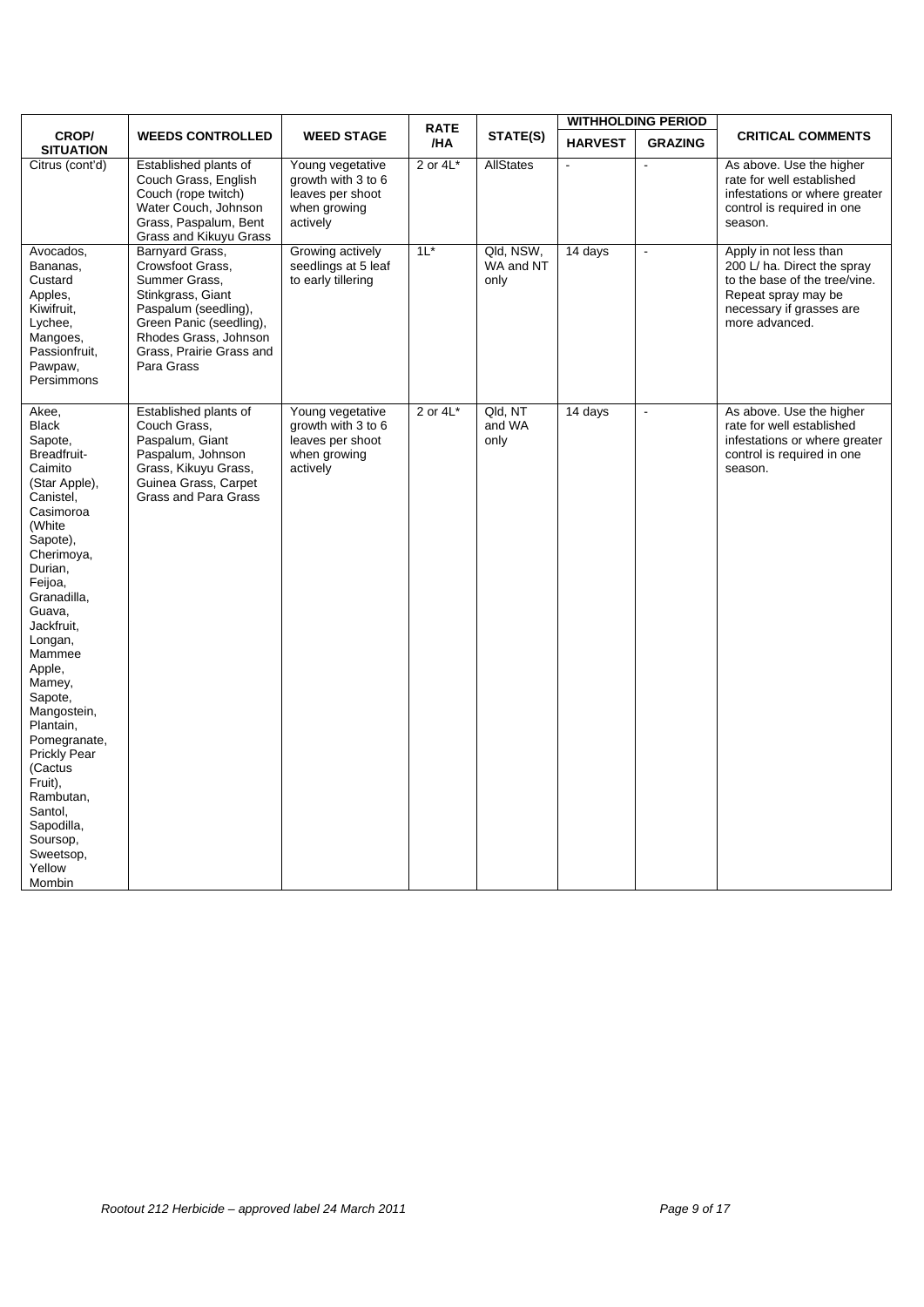|                                          |                                                                                                                                                                                                                                                                                                                                                                 |                                                                                                                                      | <b>RATE</b>      |                   |                | <b>WITHHOLDING PERIOD</b> |                                                                                                                                                            |                                                                                                                                                                               |
|------------------------------------------|-----------------------------------------------------------------------------------------------------------------------------------------------------------------------------------------------------------------------------------------------------------------------------------------------------------------------------------------------------------------|--------------------------------------------------------------------------------------------------------------------------------------|------------------|-------------------|----------------|---------------------------|------------------------------------------------------------------------------------------------------------------------------------------------------------|-------------------------------------------------------------------------------------------------------------------------------------------------------------------------------|
| <b>CROP/</b><br><b>SITUATION</b>         | <b>WEEDS CONTROLLED</b>                                                                                                                                                                                                                                                                                                                                         | <b>WEED STAGE</b>                                                                                                                    | /HA              | STATE(S)          | <b>HARVEST</b> | <b>GRAZING</b>            |                                                                                                                                                            | <b>CRITICAL COMMENTS</b>                                                                                                                                                      |
| Onions                                   | Barnyard Grass,<br>Crowsfoot Grass,<br>Liverseed Grass,<br>Annual (Wimmera)<br>Ryegrass, Wild Oats,<br>Barley Grass, Brome<br>Brasses, Volunteer<br>Cereals and Johnson<br>Grass (seedling)<br><b>Summer Grass</b><br>(Crabgrass), Innocent<br>Weed, Stinkgrass and<br>seedlings of Couch<br>Grass, English Couch<br>(rope twitch) and<br><b>Water Couch</b>    | Growing actively at<br>the 3 to 5 leaf stage<br>before tillering<br>commences                                                        | 500mL*<br>750mL* | <b>All States</b> | 5 weeks        |                           | Apply in<br>not less<br>than $100$<br>L/ha                                                                                                                 | These rates<br>will only<br>control Couch<br>and Johnson<br>Grass<br>seedlings<br>which are less<br>than 2 months<br>old and are<br>Establishing from<br>seed.                |
|                                          | Pigeon Grass and<br>Foxtail (Tas) seedlings                                                                                                                                                                                                                                                                                                                     |                                                                                                                                      | $1.5L*$          |                   |                |                           |                                                                                                                                                            | Suppression<br>only for Pigeon<br>Grass                                                                                                                                       |
|                                          | (Setaria spp.)<br>Barnyard Grass,<br>Crowsfoot Grass.<br>Liverseed Grass,<br><b>Summer Grass</b><br>(Crabgrass), Innocent<br>Weed, Stinkgrass,<br>Annual (Wimmera)<br>Ryegrass, Wild Oats,<br>Barley Grass, Brome<br>Grasses, Johnson<br>Grass (seedling) and<br>seedlings of Couch<br>Grass, English Couch<br>(rope twitch) and<br>Water Couch                 | Growing actively at<br>5 leaf to early<br>tillering                                                                                  | $1.5L*$          |                   |                |                           | Apply in<br>not less<br>than<br>200L/ha                                                                                                                    | and Foxtail (Tas)<br>seedlings<br>beyond the 5 leaf<br>stage.                                                                                                                 |
| Potatoes<br>(15 cm or less<br>in height) | Barnyard Grass,<br>Crowsfoot Grass,<br>Liverseed Grass,<br><b>Summer Grass</b><br>(Crabgrass),<br>Stinkgrass, Annual<br>Wimmera) Ryegrass,<br>Wild Oats, Barley<br>Grass, Brome<br>Grasses, Annual<br>Phalaris, Volunteer<br>Cereals, Johnson<br>Grass (seedling), and<br>seedlings of Couch<br>Grass, English Couch<br>(rope twitch) and<br><b>Water Couch</b> | Growing actively at<br>the 3 to 5 leaf<br>stage before<br>tillering commences<br>Growing actively at<br>5 leaf to early<br>tillering | 500mL*<br>$1L^*$ | <b>All States</b> | 10 weeks       | $\blacksquare$            | Apply in<br>not less<br>than 100<br>L/ha                                                                                                                   | These rates<br>will only<br>control perennial<br>grass<br>seedlings<br>which are less<br>than 2 months<br>old and are<br>establishing<br>from seed or<br>fragmented<br>stems. |
|                                          | Plants of Couch Grass,<br>English Couch (rope<br>twitch), Water Couch,<br>Johnson Grass,<br>Paspalum, Bent Grass<br>and Kikuyu Grass,<br>reestablished<br>from seed<br>or fragmented stems                                                                                                                                                                      | Growing actively<br>and have 3 to 6<br>leaves per shoot                                                                              | $2L^*$           |                   |                |                           | Apply in<br>not less<br>than<br>200L/ha<br>Use<br>higher<br>water<br>volumes<br>if weed<br>growth is<br>dense or<br>where<br>crop is<br>shielding<br>weeds |                                                                                                                                                                               |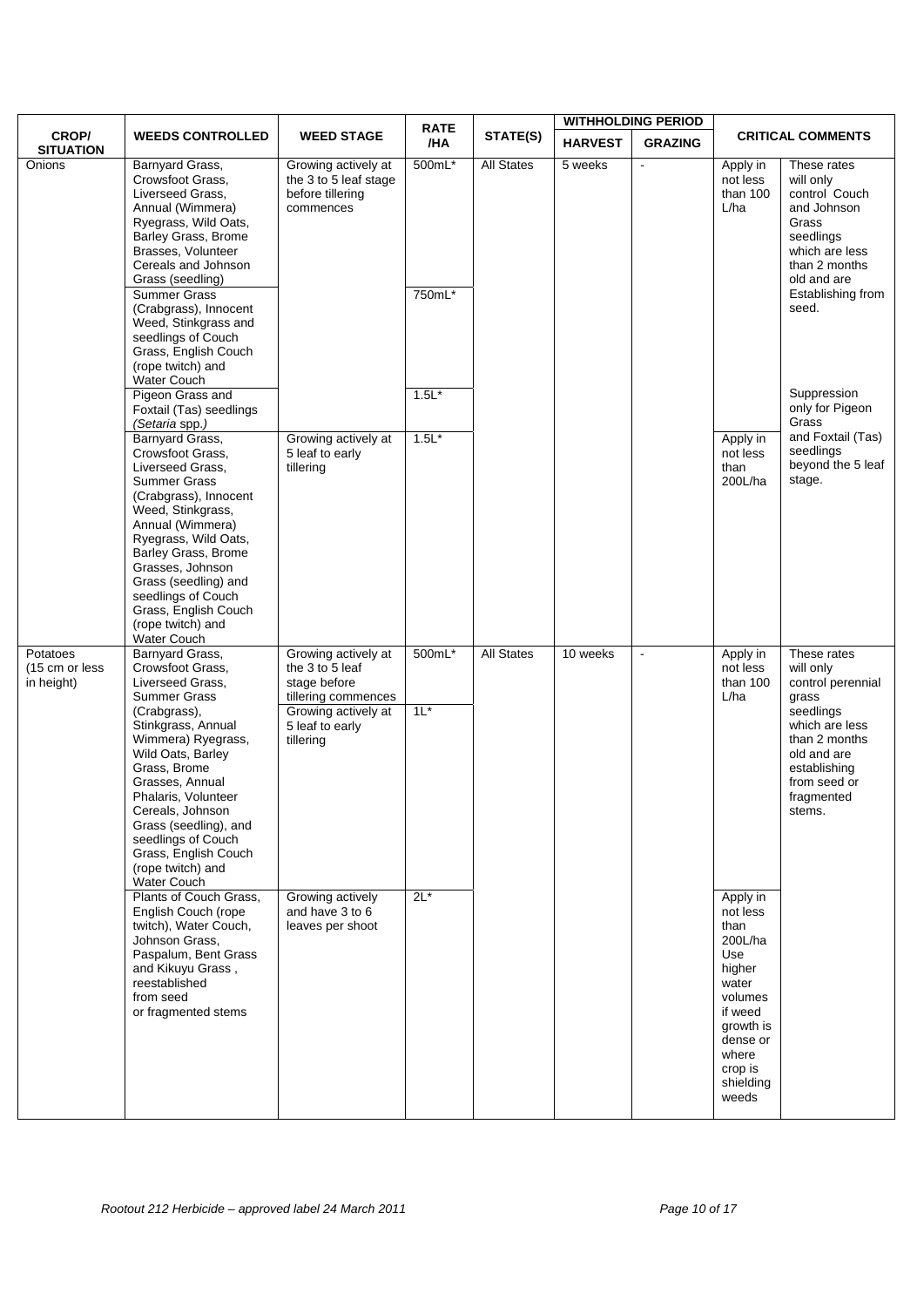|                                                             |                                                                                                                                                                                                                                                                                                                                                                                                  |                                                                                                                                      | <b>RATE</b>      |                    |                | <b>WITHHOLDING PERIOD</b> |                                                                                                                                                                                                                                                                     |  |
|-------------------------------------------------------------|--------------------------------------------------------------------------------------------------------------------------------------------------------------------------------------------------------------------------------------------------------------------------------------------------------------------------------------------------------------------------------------------------|--------------------------------------------------------------------------------------------------------------------------------------|------------------|--------------------|----------------|---------------------------|---------------------------------------------------------------------------------------------------------------------------------------------------------------------------------------------------------------------------------------------------------------------|--|
| <b>CROP/</b><br><b>SITUATION</b>                            | <b>WEEDS CONTROLLED</b>                                                                                                                                                                                                                                                                                                                                                                          | <b>WEED STAGE</b>                                                                                                                    | /HA              | STATE(S)           | <b>HARVEST</b> | <b>GRAZING</b>            | <b>CRITICAL COMMENTS</b>                                                                                                                                                                                                                                            |  |
| Cucurbits<br>Rockmelon,<br>Pumpkin,<br>Honeydew<br>Melon.   | Barnyard Grass,<br>Crowsfoot Grass,<br>Liverseed Grass,<br><b>Summer Grass</b><br>(Crabgrass), Stinkgrass,                                                                                                                                                                                                                                                                                       | Growing actively at<br>the 3 to 5 leaf<br>stage before<br>tillering commences                                                        | 500mL            | <b>All States</b>  | 5 Weeks        | $\blacksquare$            | DO NOT apply before the<br>5 true leaf stage of the<br>crop. NOTE: Use only 200<br>mL Agral or 120 mL<br>BS1000 per 100 L spray                                                                                                                                     |  |
| Watermelon,<br>Zucchini.<br>Squash,<br>Cucumber.<br>Gherkin | Guinea Grass, Annual<br>(Wimmera) Ryegrass,<br>Wild Oats, Barley Grass,<br>Brome Grasses.<br>Volunteer Cereals,<br>seedlings of Couch<br>Grass and Water Couch,<br>Johnson Grass<br>(seedling) and<br>Paspalum (seedling)                                                                                                                                                                        | Growing actively at<br>5 leaf to early<br>tillering                                                                                  | 1L               |                    | 21 Days        | $\overline{a}$            | solution. DO NOT apply in<br>water volumes higher than<br>200L/ha. This rate will only<br>control Couch, Johnson<br>Grass and Paspalum<br>seedlings that are less than<br>2 months old and are<br>establishing from seed.                                           |  |
| <b>Strawberries</b>                                         | Barnyard Grass,<br>Crowsfoot Grass,<br>Liverseed Grass,<br><b>Summer Grass</b><br>(Crabgrass), Innocent<br>Weed, Stinkgrass,<br>Guinea Grass, Annual<br>(Wimmera) Ryegrass,<br>Wild Oats, Brome<br>Grasses, Annual<br>Phalaris, Volunteer<br>Cereals, seedlings of<br>Couch Grass, English<br>Couch (rope twitch),<br>and Water Couch,<br>Johnson Grass<br>(seedling) and<br>Paspalum (seedling) | Growing actively at<br>the 3 to 5 leaf<br>stage before<br>tillering commences<br>Growing actively at<br>5 leaf to early<br>tillering | 500mL*<br>$11^*$ |                    | 4 Weeks        | $\blacksquare$            | These rates<br>Apply in<br>will only<br>not<br>control Couch,<br>less than<br>100 L/ha<br>Johnson<br>Grass and<br>Paspalum<br>Apply in<br>Seedlings<br>not<br>which are less<br>less than<br>than 2 months<br>200 L/ha<br>old and are<br>establishing<br>from seed. |  |
| Pineapples                                                  | Barnyard Grass,<br>Crowsfoot Grass.<br>Liverseed Grass,<br><b>Summer Grass</b><br>(Crabgrass),<br>Stinkgrass and<br><b>Rhodes Grass</b>                                                                                                                                                                                                                                                          | Growing actively at<br>the 3 to 5 leaf<br>stage before<br>tillering commences                                                        | 500mL*           | Qld and NT<br>only | 14 days        | $\omega$                  |                                                                                                                                                                                                                                                                     |  |
|                                                             | As above plus Giant<br>Paspalum (seedling)<br>and Green Panic<br>(seedling)                                                                                                                                                                                                                                                                                                                      | Growing actively at<br>5 leaf to early<br>tillering                                                                                  | $11^*$           |                    |                |                           | Repeat spray may be<br>necessary if grasses are<br>more advanced.                                                                                                                                                                                                   |  |
|                                                             | <b>Plants of Carpet</b><br>Grass, Couch Grass,<br>Water Couch, Johnson<br>Grass, Paspalum, Giant<br>Paspalum and Kikuyu<br>Grass, re-established<br>from seed or fragmented<br>stems                                                                                                                                                                                                             | Young vegetative<br>growth with 3 to 6<br>leaves per shoot                                                                           | $2L^*$           |                    |                |                           | As above. Apply in 100 to<br>500 L/ha. For spot spraying<br>rates see separate<br>sections.                                                                                                                                                                         |  |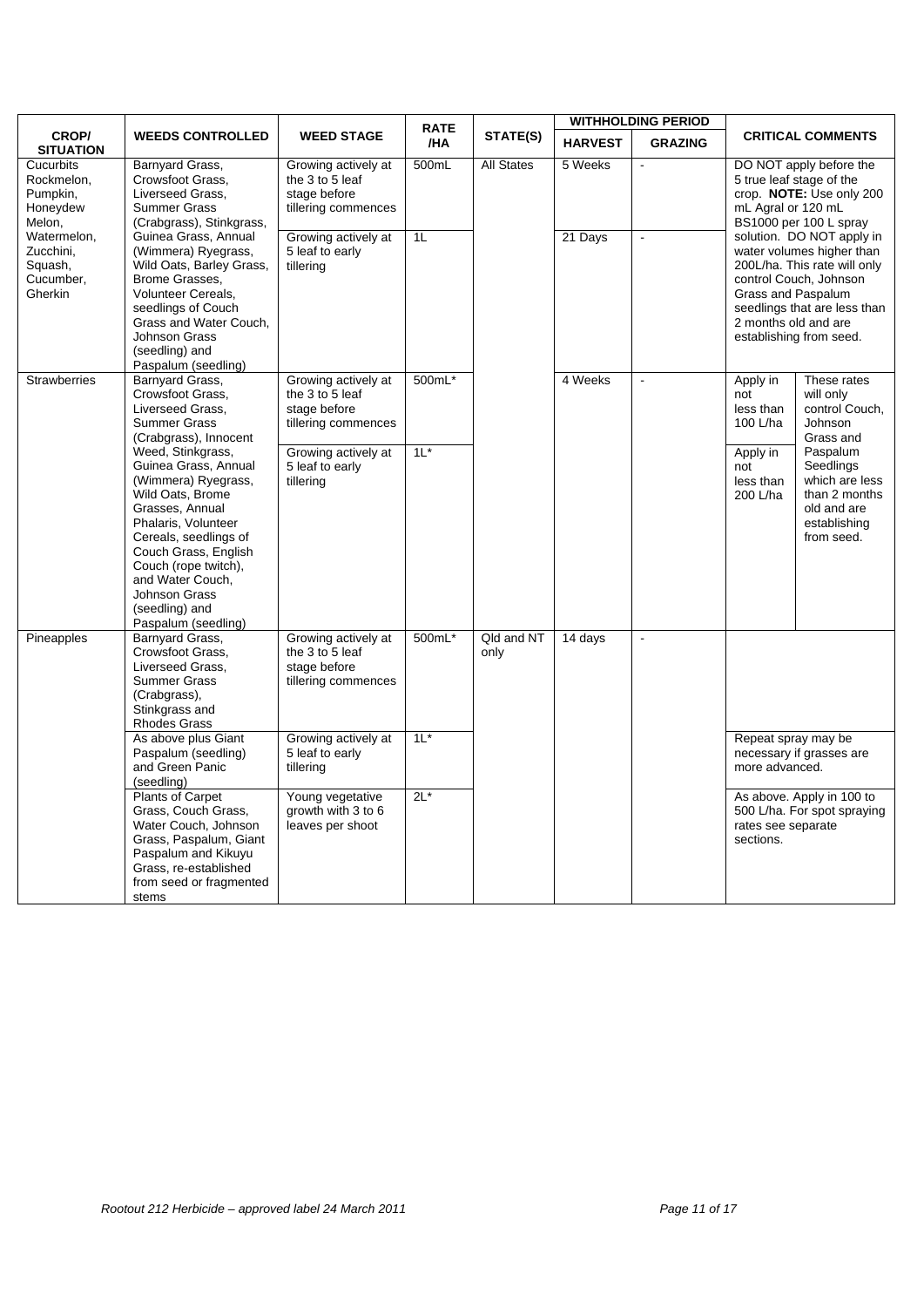|                                                                                                                                                              |                                                                                                                                                                                                                                                                                                                                                                                          |                                                                                  | <b>RATE</b>          |                   | <b>WITHHOLDING PERIOD</b> |                |                                                                                                                                                                                                                                                       |                                                                                                                                                                                                                                                                                       |
|--------------------------------------------------------------------------------------------------------------------------------------------------------------|------------------------------------------------------------------------------------------------------------------------------------------------------------------------------------------------------------------------------------------------------------------------------------------------------------------------------------------------------------------------------------------|----------------------------------------------------------------------------------|----------------------|-------------------|---------------------------|----------------|-------------------------------------------------------------------------------------------------------------------------------------------------------------------------------------------------------------------------------------------------------|---------------------------------------------------------------------------------------------------------------------------------------------------------------------------------------------------------------------------------------------------------------------------------------|
| CROP/<br><b>SITUATION</b>                                                                                                                                    | <b>WEEDS CONTROLLED</b>                                                                                                                                                                                                                                                                                                                                                                  | <b>WEED STAGE</b>                                                                | /HA                  | STATE(S)          | <b>HARVEST</b>            | <b>GRAZING</b> | <b>CRITICAL COMMENTS</b>                                                                                                                                                                                                                              |                                                                                                                                                                                                                                                                                       |
| Potted and<br>open grown<br>ornamental<br>shrubs and<br>trees in:<br>roadside,<br>farm and<br>fenceline<br>plantings,<br>nurseries,<br>parks and<br>gardens. | Barnyard Grass,<br>Crowsfoot Grass,<br>Liverseed Grass,<br>Summer Grass<br>(Crabgrass),<br>Stinkgrass, Guinea<br>Grass, Annual<br>(Wimmera) Ryegrass,<br>Wild Oats, Barley<br>Grass, Brome Grasses,<br>Annual Phalaris,<br>Volunteer Cereals,<br>seedlings of Couch<br>Grass, English Couch<br>(rope twitch), and<br>Water Couch, Johnson<br>Grass (seedling) and<br>Paspalum (seedling) | Growing actively<br>at 5 leaf to early<br>tillering                              | 750mL or<br>1L       | <b>All States</b> |                           |                | Use higher rate for more<br>established weed<br>infestations<br>These rates<br>only control<br>perennial<br>grass<br>seedlings<br>that are less<br>than 2<br>months old<br>and<br>establishing<br>from seed.<br>Apply in not<br>less than 100<br>L/ha | Note: For<br>these<br>crops use<br>only<br>200mL<br>Agral<br>or 120mL<br><b>BS1000</b><br>per 100L<br>spray<br>solution.<br>DO NOT<br>apply<br>over-the-<br>tops of<br>Protea,<br>Mesembry<br>anthemum<br><b>Browallia</b><br>and<br>Verbena<br>species.<br>apply only<br>as directed |
|                                                                                                                                                              | Established plants of<br>Couch Grass, English<br>Couch (rope twitch),<br>Water Couch, Johnson<br>Grass, Paspalum, Bent<br>Grass, Kikuyu Grass<br>and Kentucky Bluegrass                                                                                                                                                                                                                  | Actively growing                                                                 | 2 or 4L              |                   |                           |                | Use the higher rate for well<br>established weed<br>infestations or where greater<br>control is required in one<br>season.<br>Apply in not less than<br>200 L/ha                                                                                      | sprays                                                                                                                                                                                                                                                                                |
| Plantations<br>of Pinus<br>caribaea<br>(Caribbean<br>Pine), Pinus<br>elliotti (Slash                                                                         | Barnyard Grass,<br>Crowsfoot Grass,<br>Stinkgrass, Urochloa<br>Grass                                                                                                                                                                                                                                                                                                                     | Growing actively<br>at the 3 to 5 leaf<br>stage before<br>tillering<br>commences | 750mL*               | Qld only          | $\blacksquare$            | 18 months      | Apply using sprinkler<br>sprayers in 50 L water/ha.<br>Use subject to Queensland<br>Forest Service Code of<br>Practice.                                                                                                                               |                                                                                                                                                                                                                                                                                       |
| Pine),<br>Araucaria<br>cunninghamii<br>(Hoop Pine)                                                                                                           | <b>Plants of Carpet</b><br>Grass, Couch Grass,<br>Johnson Grass,<br>Kikuyu and Paspalum<br>re-established from<br>seeds or germinated<br>rhizomes                                                                                                                                                                                                                                        | Growing actively<br>at 5 leaf to early<br>tillering                              | $11*$<br>2 or $4L^*$ |                   |                           |                |                                                                                                                                                                                                                                                       |                                                                                                                                                                                                                                                                                       |
|                                                                                                                                                              | Established plants of<br>Carpet Grass, Couch<br>Grass, Johnson Grass,<br>Kikuyu and Paspalum                                                                                                                                                                                                                                                                                             | Growing actively<br>and have 3 to 8<br>leaves per shoot                          |                      |                   |                           |                |                                                                                                                                                                                                                                                       |                                                                                                                                                                                                                                                                                       |
| <b>Bushland</b>                                                                                                                                              | Veldtgrass                                                                                                                                                                                                                                                                                                                                                                               | Growing actively<br>and unstressed                                               | 2 to 4L              | WA only           | $\blacksquare$            | $\blacksquare$ | Use the higher rate in dense<br>undergrowth or on older,<br>less vigorous weeds. Where<br>veldtgrass is dense 250 L<br>water per ha should be<br>applied.                                                                                             |                                                                                                                                                                                                                                                                                       |
| Tea-Trees<br>(Melaleuca<br>alternifolia)                                                                                                                     | <b>Annual Grasses</b><br>(except Poa annua and<br>Vulpia spp.)                                                                                                                                                                                                                                                                                                                           | Apply to actively<br>growing weeds                                               | 1 to 2L              | NSW only          | $\blacksquare$            | $\blacksquare$ | Use higher rate when<br>grasses fully tillered.                                                                                                                                                                                                       |                                                                                                                                                                                                                                                                                       |
| Oilseed<br>Poppies                                                                                                                                           | Annual Ryegrass,<br>Brome Grass, Wild<br>Oats, Barley Grass,<br>Volunteer Cereals,<br><b>Summer Grass</b><br>(Crabgrass)                                                                                                                                                                                                                                                                 | Growing actively<br>at the 3 to 5 leaf<br>stage before<br>tillering<br>commences | 500mL*               | Tas only          | 12 weeks                  | $\blacksquare$ | Apply in 100 to 200 L/ha.<br>DO NOT tank mix with<br>Regione as severe crop<br>injury may occur. Annual<br>Ryegrass regrowth may<br>occur if sprayed beyond the<br>early tillering stage.                                                             |                                                                                                                                                                                                                                                                                       |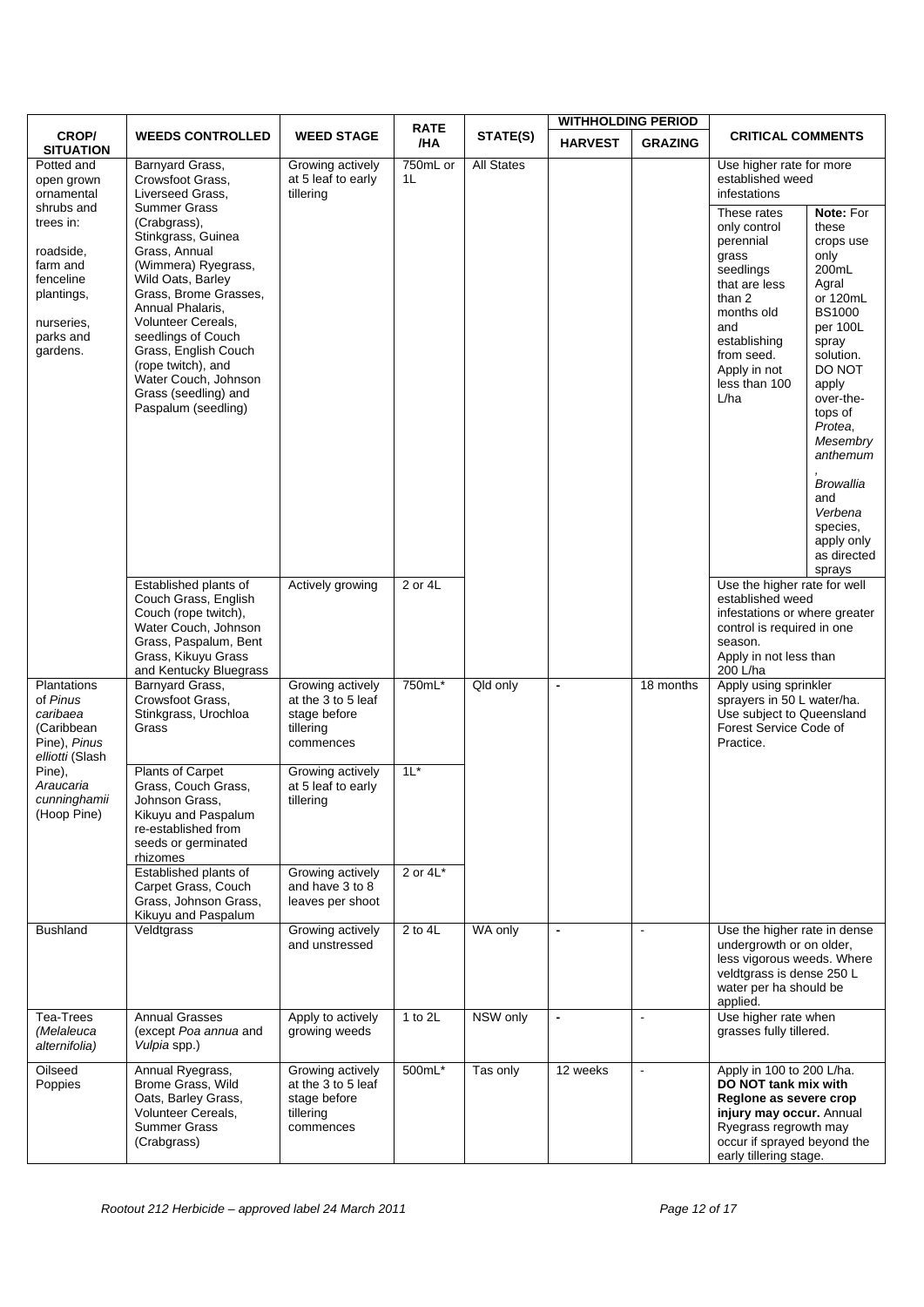|                           | <b>WEEDS</b>                                                                                   |                                                                                                 | <b>RATE</b> |                 |                | <b>WITHHOLDING PERIOD</b> |                                                                                                        |
|---------------------------|------------------------------------------------------------------------------------------------|-------------------------------------------------------------------------------------------------|-------------|-----------------|----------------|---------------------------|--------------------------------------------------------------------------------------------------------|
| CROP/<br><b>SITUATION</b> | <b>CONTROLLED</b>                                                                              | <b>WEED STAGE</b>                                                                               | /HA         | <b>STATE(S)</b> | <b>HARVEST</b> | <b>GRAZING</b>            | <b>CRITICAL COMMENTS</b>                                                                               |
| Duboisia                  | Established plants of<br>Couch Grass, Water<br>Couch, Kikuyu,<br>Johnson Grass and<br>Paspalum | Young vegetative<br>growth $(3 \text{ to } 6)$<br>leaves per shoot)<br>when growing<br>actively | $2L^*$      | Qld only        |                |                           | Apply in not less than<br>200<br>L/ha. Direct the spray<br>toward the ground under<br>the tree canopy. |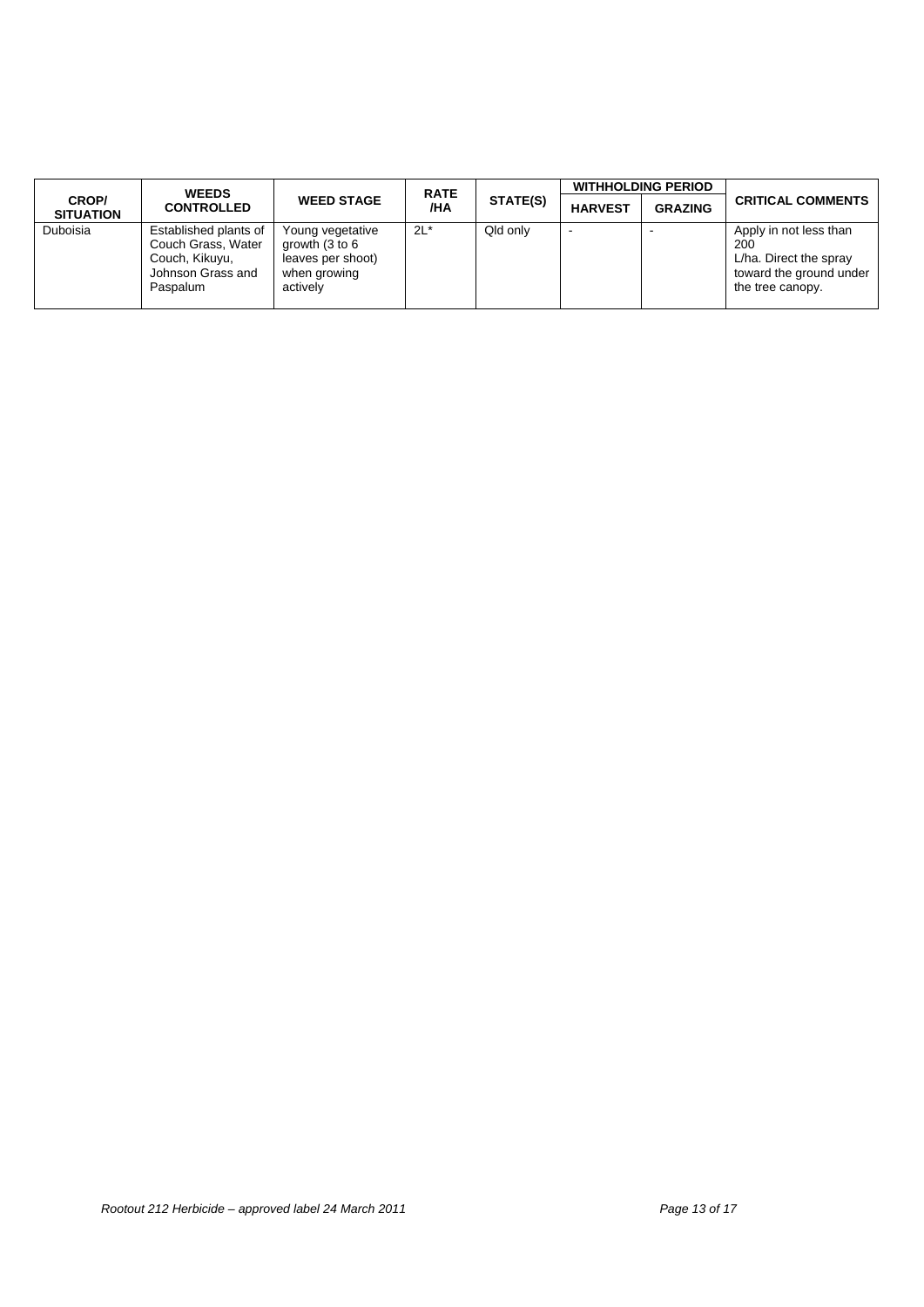#### **SPOT SPRAYING**

| <b>CROP/SITUATION</b>                                                                                                                                                                   | <b>WEEDS CONTROLLED</b>                                                                                                                                                                                                                                   | <b>WEED STAGE</b>                                   | <b>RATE</b><br>/10L         | STATE(S)                                | <b>CRITICAL COMMENTS</b>                                                                                                                                                                                                                                                       |
|-----------------------------------------------------------------------------------------------------------------------------------------------------------------------------------------|-----------------------------------------------------------------------------------------------------------------------------------------------------------------------------------------------------------------------------------------------------------|-----------------------------------------------------|-----------------------------|-----------------------------------------|--------------------------------------------------------------------------------------------------------------------------------------------------------------------------------------------------------------------------------------------------------------------------------|
| Onions, Lucerne,<br>Hops, All cucurbits,<br>Apples, Pears, Stone<br>fruit, Grapes, Broad<br>beans, Green beans,<br>Broccoli, Brussel<br>sprouts, Cabbage,<br>Cauliflower,<br>Capsicums, | Annual (Wimmera) ryegrass,<br>wild oats, brome grasses,<br>barley grass, crowsfoot grass,<br>barnyard grass and perennial<br>grass seedlings, including<br>couch grass, paspalum,<br>Johnson grass, kikuyu grass,<br>bent grass and green summer<br>grass | Growing actively at<br>5 leaf to early<br>tillering | $12.5$ mL<br>or $25$ mL     | As for main<br>section of this<br>label | Use the higher rate for more<br>established weed infestations<br>Thoroughly wet target weeds.<br><b>Always follow critical</b><br>comments for specific crops.<br>Always add water and<br>surfactants at rates<br>recommended for individual<br>crop situations as in specific |
| Tomatoes, Carrots,<br>Lettuce, Celery,<br>Strawberries,<br>Blackcurrants,<br>Blueberries,<br>Tropical fruit,<br>as per label<br>Potted and open                                         | Established plants of perennial<br>grasses, couch grass, English<br>couch (rope twitch), water<br>couch, bent grass, kikuyu<br>grass, Johnson grass,<br>paspalum, giant paspalum,<br>para grass, guinea grass and<br>carpet grass                         | Established and<br>growing actively.                | 50mL or<br>100mL            |                                         | label segments.                                                                                                                                                                                                                                                                |
| grown ornamental<br>shrubs and<br>trees                                                                                                                                                 | Plants of carpet grass, couch<br>grass, English couch (rope<br>twitch), water couch,<br>paspalum, Johnson grass,<br>bent grass and kikuyu grass,<br>re-established from seed or<br>fragments stems                                                        |                                                     | 25mL or<br>50 <sub>mL</sub> |                                         |                                                                                                                                                                                                                                                                                |

**Note:** Rootout 212 Herbicide does NOT control Winter Grass *(Poa annua)*, Silver Grass *(Vulpia bromoides)*, Nutsedge *(Cyperus* spp.*)* and broadleaf weeds.

\* ALWAYS ADD 350mL AGRAL OR 200mL BS1000 PER 100L OF SPRAY SOLUTION UNLESS OTHERWISE SPECIFIED.

# ADD 2L DC TRATE OR 200 mL BS1000 PLUS 2 L ULVAPRON PER 100 L SPRAY SOLUTION.

#### **NOT TO BE USED FOR ANY PURPOSE, OR IN ANY MANNER, CONTRARY TO THIS LABEL UNLESS AUTHORISED UNDER APPROPRIATE LEGISLATION.**

#### WITHHOLDING PERIODS<sup>.</sup>

**DO NOT GRAZE OR CUT FOR STOCK FOOD EARLIER THAN THE NUMBER OF DAYS OR WEEKS SHOWN AFTER APPLICATION: Clover, Lucerne, Lupins, Medics, Canola, Linseed, Vetches: 21 DAYS Broad, Green, Faba and Navy Beans: 5 WEEKS Peanuts: 6 WEEKS Chick, Field and Green Vegetable Peas, Carrots: 7 WEEKS Sunflowers: 14 WEEKS Soybeans, Pigeon Peas: 17 WEEKS Leucaena Forage and Seed Crops: 26 WEEKS** 

**DO NOT SPRAY THE FOLLOWING CROPS LATER THAN THE NUMBER OF DAYS OR WEEKS SHOWN BEFORE HARVEST: Custard Apples, Kiwifruit, Lychee, Mangoes, Passionfruit, Pawpaw, Persimmons, Pineapples: 14 DAYS Cucumber, Gherkin, Squash, Zucchini: 21 DAYS Blueberries, Blackcurrants, Grapes, Lettuce, Strawberries, Tomatoes: 4 WEEKS Cucurbits: Honeydew, Rock and Watermelon, Pumpkin, Onions, Broad, Green, Faba and Navy Beans: 5 WEEKS Brassica (Brussel Sprouts, Cauliflower, Broccoli, Cabbage) Peanuts: 6 WEEKS Chick, Field and Green Vegetable Peas, Carrots: 7 WEEKS Celery: 8 WEEKS Hops, Potatoes: 10 WEEKS Capsicums: 11 WEEKS** 

*Rootout 212 Herbicide – approved label 24 March 2011 Page 14 of 17*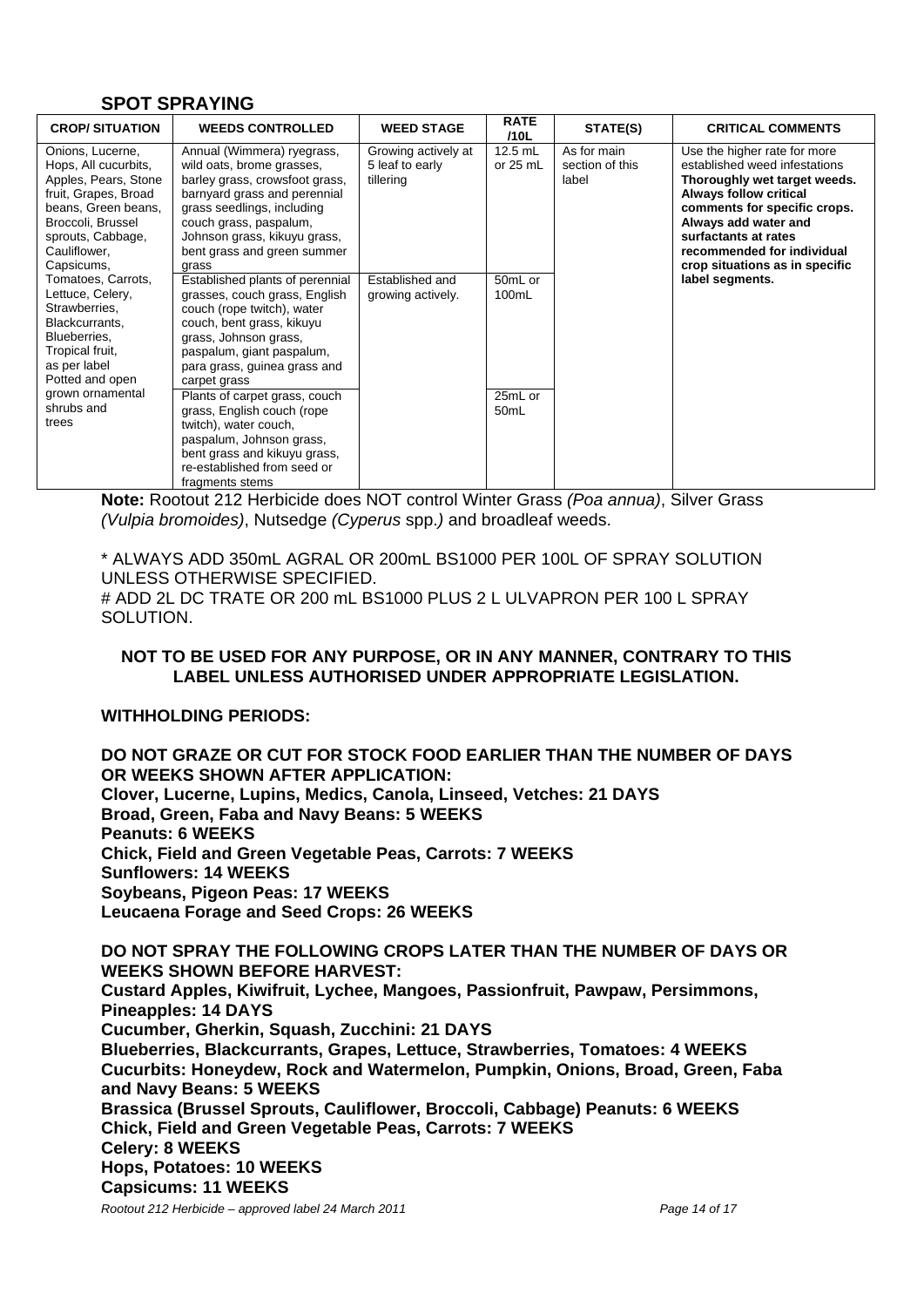#### **Oilseed Poppies: 12 WEEKS Cotton, Sunflowers: 14 WEEKS Lupins, Canola, Soybeans, Pigeon Peas, Linseed, Leucaena: 17 WEEKS**

**WITHHOLDING PERIOD TO HARVEST NOT REQUIRED: Stone Fruit, Pome Fruit, Citrus** 

#### **ANIMALS ARE NOT TO BE SENT FOR SLAUGHTER FOR 7 DAYS AFTER GRAZING ON TREATED PASTURES.**

#### **GENERAL INSTRUCTIONS**

ROOTOUT 212 HERBICIDE is rapidly absorbed by leaves and green stems (is rainfast within one hour) and translocated throughout the plant. It accumulates at growing points, both above ground and in the roots, rhizomes and stolons of grass weeds. Weed growth and hence competition with the crop stops within 48 hours. First symptoms are not evident for at least a week after application. Growing points turn brown and rot, shoot tips can be easily pulled out after 2 to 3 weeks. Young leaves turn yellow or redden soon after, but more mature leaves may remain green for extended period. Weed control is usually complete 3 to 5 weeks after spraying.

#### **RESISTANT WEEDS WARNING GROUP A HERBICIDE**

ROOTOUT 212 HERBICIDE Post-emergence Selective Herbicide is a member of the aryloxyphenoxypropionate (fops) group of herbicides. ROOTOUT 212 HERBICIDE has the inhibitors of acetyl coA carboxylase mode of action. For weed resistance management ROOTOUT 212 HERBICIDE is a Group A herbicide. Some naturally occurring weed biotypes resistant to ROOTOUT 212 HERBICIDE and other inhibitors of acetyl coA carboxylase herbicides may exist through normal genetic variability in any weed population. The resistant individuals can eventually dominate the weed population if these herbicides are used repeatedly. These resistant weeds will not be controlled by ROOTOUT 212 HERBICIDE or other inhibitors of acetyl coA carboxylase herbicides. Since the occurrence of resistant weeds is difficult to detect prior to use, Sinon Australia Pty Limited accepts no liability for any losses that may result from the failure of ROOTOUT 212 HERBICIDE to control resistant weeds.

#### **STRESS CONDITIONS**

Moisture stress is a particular problem, whether caused by drought or short term stresses, resulting from a combination of high temperatures and low humidity or by prior use of pre-emergence herbicides resulting in stunted root growth of weeds. An irrigation or an effective rainfall must occur immediately before or after spraying if these conditions exist. Other stress situations to avoid include frost, waterlogging and extended cold conditions. DO NOT spray if any stress conditions are evident just prior to application.

#### **MIXING**

Add the required amount of product directly to the spray tank which should be 50 to 75% full. The agitation system should be running during mixing and spraying. If agitation ceases and settlement occurs, agitate thoroughly before spraying.

Adjuvants are essential and the following may be utilised: Agral at 350mL/100 L of water OR BS1000 at 200mL/100L of water OR 2 L DC Trate/100 L of water OR BS1000 at 200 mL plus 2 L Ulvapron/100 L of water, unless otherwise stated.

#### **TIME OF APPLICATION**

To obtain the maximum benefits of this product, weeds should be sprayed when young and actively growing. Grasses establishing from seed should be sprayed before tillering occurs. Higher rates will be necessary once tillering commences. For annual grass weeds, spraying must take place before the late tillering stage if a complete kill is desired. Unless otherwise specified in the Critical Comments application may be made at any stage of crop growth but allowing sufficient time for the prescribed withholding period.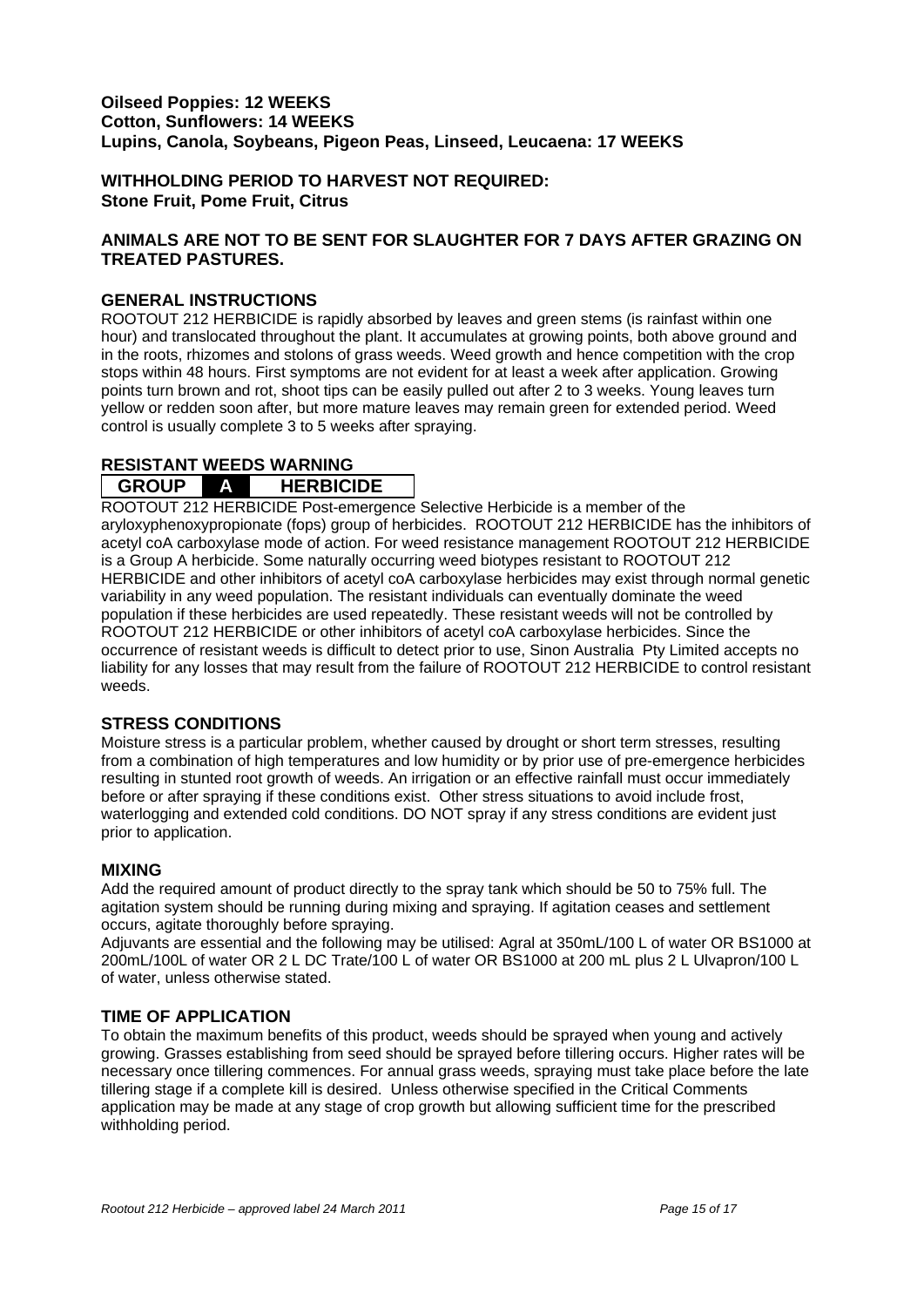#### **METHOD OF APPLICATION**

Good spray coverage is essential for maximum results. Spray equipment must be checked and calibrated accurately prior to application.

#### **Boom spraying**

Check height of boom above the target weeds to ensure the spray is evenly distributed and a double overlap pattern is obtained. When spraying grass weed targets, an even distribution of droplets with no less than 50% of the spray volume in the 150 to 300 micron range is desirable.

#### **Broadacre use:**

Water volumes per hectare will depend on nozzle selection and should be in the range of 50 to 100 L/ha. 110<sup>°</sup> fan nozzles are preferred for use with this product. Use higher volumes of spray to achieve full coverage of dense, vigorous weed infestations.

#### **Band spraying:**

Ensure sufficient coverage by using two nozzles (one either side of the plant row) when the crop is beyond the 2 leaf stage.

#### **Aerial Application**

Flying height, pressure, nozzle size and positioning of the aircraft should be such to minimise spray drift. Avoid spraying in high winds or under temperature inversion conditions. Special care must be taken to avoid drift onto adjacent crops such as cereals, maize or sorghum. Apply in not less than 30 L/ha.

#### **Spot Spraying**

On smaller areas use a knapsack sprayer suitably calibrated.

#### **Cleaning Up**

After use, clean equipment thoroughly and rinse several times prior to re-use.

#### **COMPATIBILITY**

This product is compatible with Agral and BS1000, DC Trate, Ulvapron, Sertin, Imidan, Karate and Pirimor. DO NOT tank mix with other pesticides without prior reference to an Sinon representative.

#### **PROTECTION OF CROPS, NATIVE AND OTHER NON-TARGET PLANTS**

DO NOT apply under weather conditions or from spraying equipment which may cause spray to drift onto nearby susceptible plants/crops, cropping lands or pastures. DO NOT plant cereal crops for a period of 12 weeks after application of Rootout 212 Herbicide.

#### **PROTECTION OF LIVESTOCK, WILDLIFE, FISH, CRUSTACEANS AND ENVIRONMENT**

Moderately hazardous to fish. DO NOT contaminate streams, rivers or waterways with the chemical or used containers.

#### **STORAGE AND DISPOSAL**

Store in the closed, original container in a well ventilated area, as cool as possible and away from children, animals, food, feedstuffs, seed and fertilisers. DO NOT store for prolonged periods in direct sunlight.

This container can be recycled if it is clean, dry, free of visible residues and has the *drumMUSTER* logo visible. Triple rinse container for disposal. Dispose of rinsate by adding it to the spray tank. DO NOT dispose of undiluted chemical on site. Wash outside of the container and the cap. Store cleaned container in a sheltered place with cap removed. It will then be acceptable for recycling at any *drumMUSTER* collection point or similar container management program site. The cap should not be replaced but may be taken separately.

If not recycling, break, crush, or puncture and deliver empty packaging to an approved waste management facility. If an approved waste management facility is not available, bury the empty packaging 500mm below the surface in a disposal pit specifically marked and set up for this purpose clear of waterways, desirable vegetation and tree roots, in compliance with relevent Local, State or Territory government regulations. Do not burn empty containers and product.

**For REFILLABLE containers (110L):** Empty contents fully into application equipment. Close all valves and return to point of supply for refill or storage.

#### **SAFETY DIRECTIONS**

May irritate the eyes and skin. Avoid contact with eyes and skin. When preparing spray and using the product wear, elbow-length PVC gloves; and face shield. If product or spray on skin, immediately wash area with soap and water. After use and before eating, drinking or smoking, wash hands, arms and face thoroughly with soap and water. After each day's use wash gloves.

*Rootout 212 Herbicide – approved label 24 March 2011 Page 16 of 17*